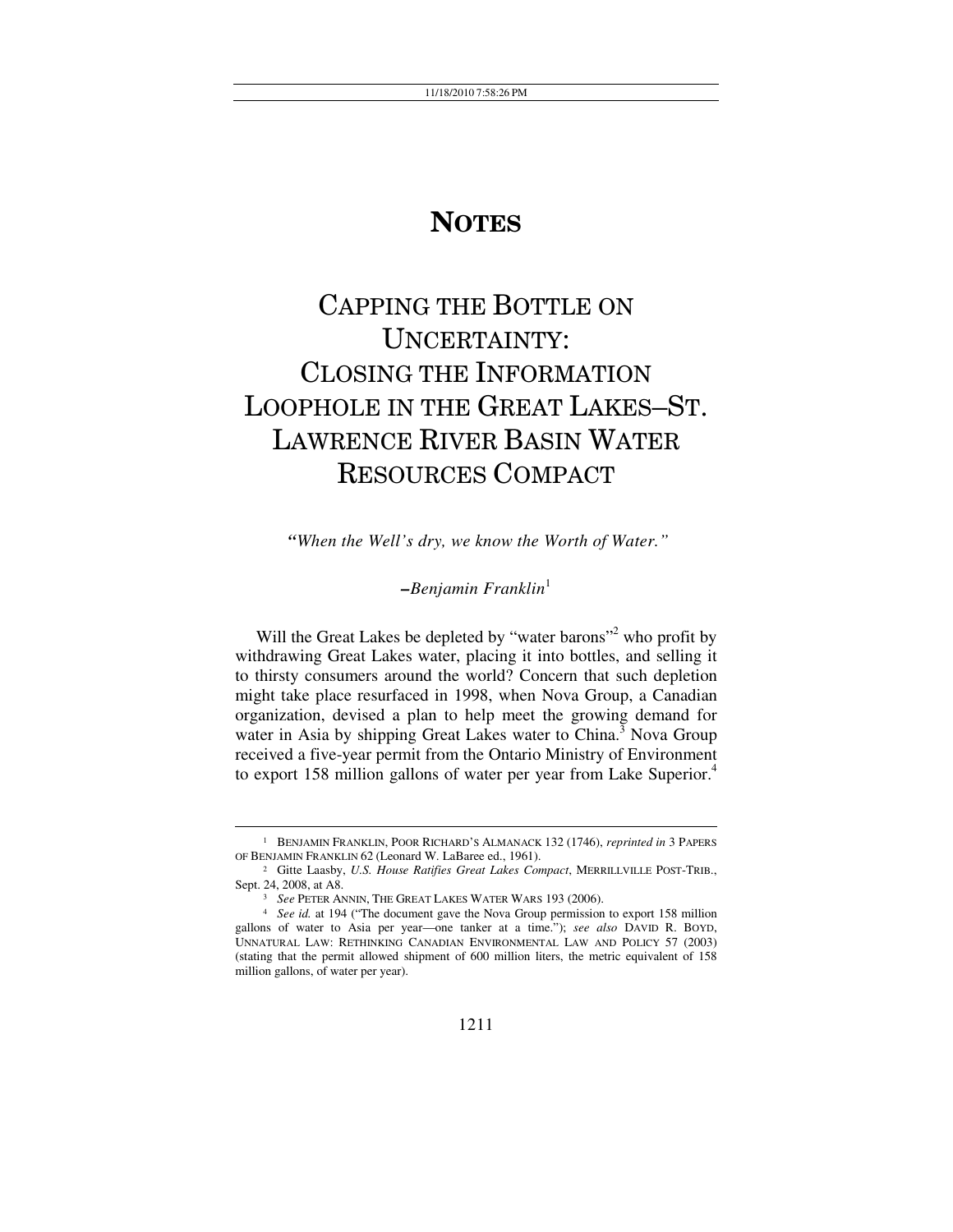Ontario officials eventually cancelled the permit,<sup>5</sup> but the episode led to a cry to "create a modern, binding, international water-management system to regulate Great Lakes withdrawals for the next century and beyond."<sup>6</sup> As a result, legislators enacted two agreements: (1) the Great Lakes–St. Lawrence River Basin Sustainable Water Resources Agreement, $\alpha$  a non-binding agreement between the United States and Canada to implement policies protecting Great Lakes water from diversions; and (2) the Great Lakes–St. Lawrence River Basin Water Resources Compact  $(Compact)^8$  a binding agreement among the eight Great Lakes states.<sup>9</sup>

Enactment of the Compact, however, has not resolved the ongoing debate over the potential threat of exporting water from the Great Lakes. Rather, enactment of the Compact has sparked a new debate over a provision in the Compact that some argue will make exporting Great Lakes water easier, the so-called "bottled water loophole." The Compact, which aims to protect the long-term sustainability of the Great Lakes, generally prohibits the transfer of water from the Great Lakes basin to other locations.<sup>10</sup> Under the Compact, for example, Las Vegas would be prohibited from building a pipeline to pump water out of the Great Lakes to meet its growing water demand. Because of the bottled water exemption, however, private companies would not be prohibited from selling the same Great Lakes water to Las Vegas, as long as the water was incorporated into bottles rather than pumped directly.<sup>11</sup> The distinction between permitting the export of water in products but not pipes has been described as the "bottled water loophole" and has sparked considerable debate.

The debate surrounding the so-called bottled water exemption has centered on whether or not bottled water companies should be permitted to withdraw, bottle, and sell water from the Great Lakes. One side of the debate argues that the bottled water exemption will permit companies to bottle and sell so much water that it will

<sup>9</sup> See ANNIN, *supra* note 3, at 211–12.<br><sup>10</sup> See Compact § 4.8, 122 Stat. at 3752 (prohibiting all diversions of water from the Great Lakes Basin unless permitted under the Compact).<br><sup>11</sup> See *id.* § 1.2, 122 Stat. at 3740–41 (noting that a diversion does not include water

 <sup>5</sup> *See* BOYD, *supra* note 4, at 57 (noting that "[i]n response to vocal public opposition, the Ontario government quickly cancelled Nova's permit"). 6 ANNIN, *supra* note 3, at 196; *see also* BOYD, *supra* note 4, at <sup>58</sup> (observing that the

Nova permit, as well as other similar proposals, forced the Canadian government to "finally take action on bulk water exports"). 7 Great Lakes–St. Lawrence River Basin Sustainable Water Resources Agreement,

Dec. 13, 2005, *available at* http://www.cglg.org/projects/water/docs/12-13-05/Great\_Lakes -St\_Lawrence\_River\_Basin\_Sustainable\_Water\_Resources\_Agreement.pdf [hereinafter Water

<sup>8</sup> Pub. L. No. 110-342, 122 Stat. 3739 (2008) [hereinafter Compact].

transferred out of the basin as part of a "product," which encompasses bottled water).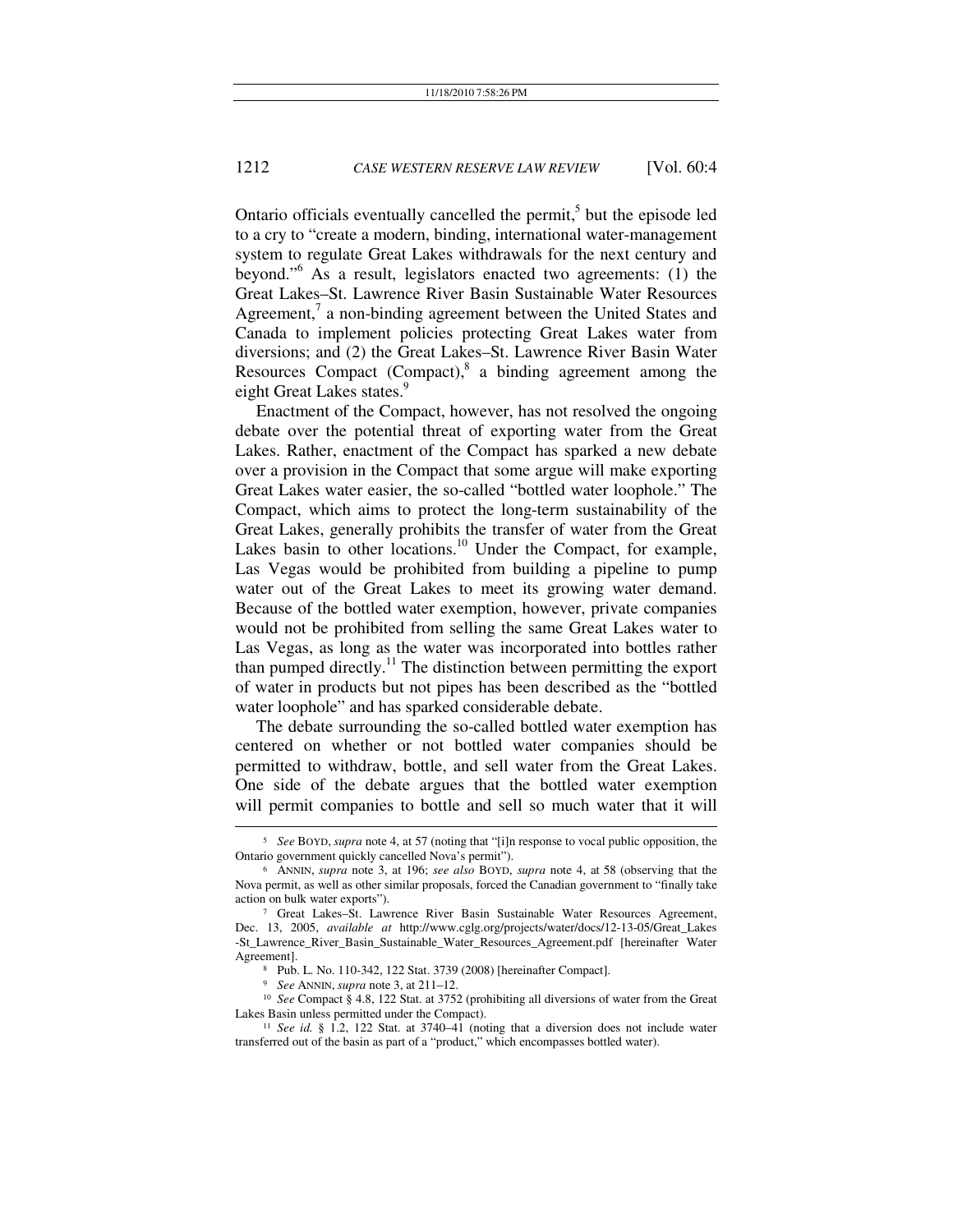deplete the resource and undermine the Compact's purpose of ensuring the long-term sustainability of the Great Lakes basin.<sup>12</sup> The other side claims that eliminating the bottled water exemption will impose unnecessary costs because exporting bottled water and other water-containing products will have no adverse long-term effects on the Great Lakes system.<sup>13</sup>

Both sides of the debate ground their arguments on different assumptions about the long-term effect on the Great Lakes basin of exporting bottled water. Determining which assumption is correct is difficult because there is considerable uncertainty about the future cumulative impact of removing water from the Great Lakes basin in bottles and other small containers.<sup>14</sup> More information is needed to better evaluate each side's position.

This Note presents a different "loophole" in the Compact—an "information loophole." The information loophole exists because the Compact requires Great Lakes states to develop a registration and reporting system for water uses but mandates that only some, not all, water uses are reported.<sup>15</sup> Specifically, if bottled water companies and other producers were not exempted from the ban on diversions, they would need to report all of the water that leaves the basin in bottles. Because they are exempted, however, only those who withdraw over 100,000 gallons per day are required to register and report under the Compact, unless individual states adopt more stringent requirements.<sup>16</sup> Moreover, even for those withdrawals that are reported, the Compact does little to address the inaccurate reporting that results from estimating withdrawals, and inconsistencies across the basin in calculating how much water is used up in different processes and not returned to the basin.<sup>17</sup> Finally, while the Compact

 <sup>12</sup> Kari Lydersen, *Bottled Water at Issue in Great Lakes: Conservation and Commerce Clash*, WASH. POST, Sept. 29, 2008, at A7; Susan Saulny, *Congress Nears Ban on Diverting Water from Great Lakes Basin*, N.Y. TIMES, Sept. 23, 2008, at A18.<br><sup>13</sup> Lydersen, *supra* note 12; Saulny, *supra* note 12.<br><sup>14</sup> See INT'L JOINT COMM'N, PROTECTION OF THE WATERS OF THE GREAT LAKES: FINAL

REPORT TO THE GOVERNMENTS OF CANADA AND THE UNITED STATES 22 (2000), *available at* http://www.cglg.org/projects/water/docs/IJC2000Report.pdf [hereinafter IJC 2000 REPORT] ("For the 21st century, there is a great deal of uncertainty regarding factors such as future consumptive use, small-scale removals of water, and climate change. . . . Although there are insufficient data and inadequate scientific understanding to place precise estimates on the magnitude and timing of such impacts, the impacts could be significant.").<br>
<sup>15</sup> See Compact § 4.1, 122 Stat. at 3747–48.<br>
<sup>16</sup> See id. § 4.1.3, 122 Stat. at 3747–48.<br>
<sup>17</sup> See VICTORIA PEBBLES, GREAT LAKES COMM'N, MEASURI

CONSUMPTIVE USE OF THE GREAT LAKES WATER 15 (2003) ("[C]onsumptive use data is often an estimate of an estimate – the original withdrawal is estimated and the consumptive use coefficient is an estimate."); *see also* ENV'T CAN. & U.S. ENVT'L PROT. AGENCY, STATE OF THE GREAT LAKES 2009, at 287–88 (2009) [hereinafter STATE OF THE GREAT LAKES 2009], *available at* http://binational.net/solec/sogl2009/SOGL\_2009\_en.pdf (noting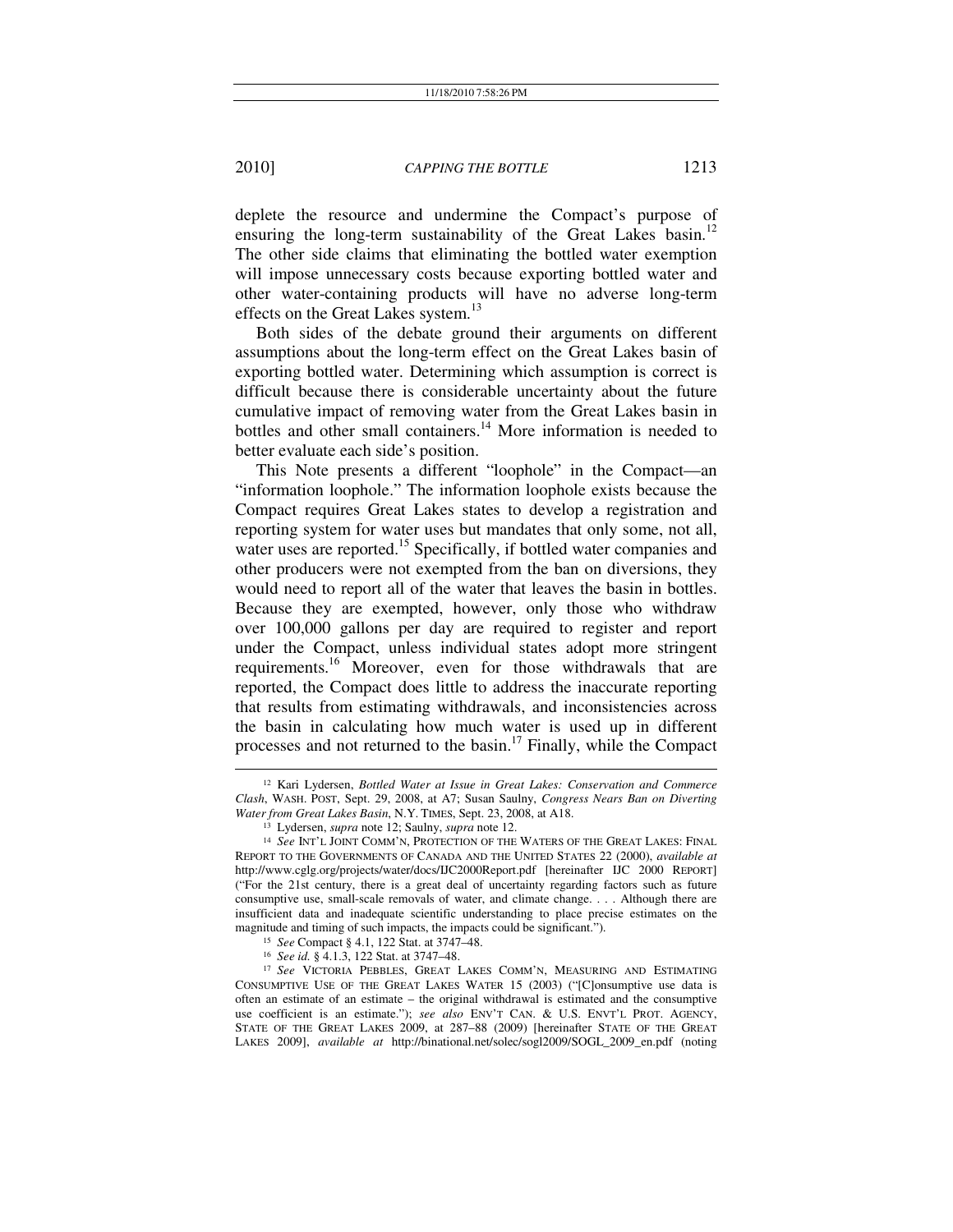stresses that information about withdrawals shall be made publicly available,  $18$  it permits states to report aggregate information and to withhold information that a state determines to be confidential.<sup>19</sup> This Note argues that this "information loophole" should be closed in order to reduce uncertainty and improve decision making about the cumulative effect of exporting bottled water and other water-containing products from the Great Lakes basin.

Part I presents the ongoing debate over the Compact's treatment of bottled water. It gives an overview of the debate between those who support the bottled water exemption, referred to in this Note as the "developers," and those who oppose the bottled water exemption, referred to in this Note as the "preservationists." Part I also describes the events leading up to the Compact. Among these events was the completion of a study that found that the cumulative effect of consumptive uses like bottling water and small-scale removals of water from the Great Lakes basin, while uncertain, presented a threat to the long-term sustainability of the Great Lakes. Part I argues that the intense debate over bottled water in the Great Lakes is due, in part, to different approaches by the developers and preservationists to environmental decision making in the face of scientific uncertainty. Both approaches would benefit from more information about consumptive uses and small-scale removals of water.

Part II begins by describing the Compact's so-called "bottled water loophole." Part II goes on to present the Compact's "information loophole," and argues that the only way to resolve the debate over bottled water, and other similar debates, is to close the information loophole. Closing the information loophole will require both improving measurement and reporting of water use and making data available to the general public.

Part III argues that the Great Lakes states should require registration and reporting for all non-negligible withdrawals.<sup>20</sup> Specifically, Part III proposes three concrete steps to increase the amount of information available to decision makers and reduce uncertainty. First, all non-negligible withdrawals<sup>21</sup> should be reported

 $\overline{a}$ 

that "[c]onsumptive use is currently inferred by multiplying withdrawals against various coefficients, depending on use type, but finding that due to rudimentary estimation techniques, "[t]here are inconsistencies in the coefficients used by the various states and provinces.").

<sup>&</sup>lt;sup>18</sup> See Compact § 4.1.5, 122 Stat. at 3748.<br><sup>19</sup> See id. § 8.3, 122 Stat. at 3762–63.<br><sup>20</sup> Although this Note suggests all withdrawals should be reported, it focuses solely on the Compact's reporting and registration requirements for those who incorporate water into

products. 21 The Compact defines a withdrawal as "the taking of water from surface water or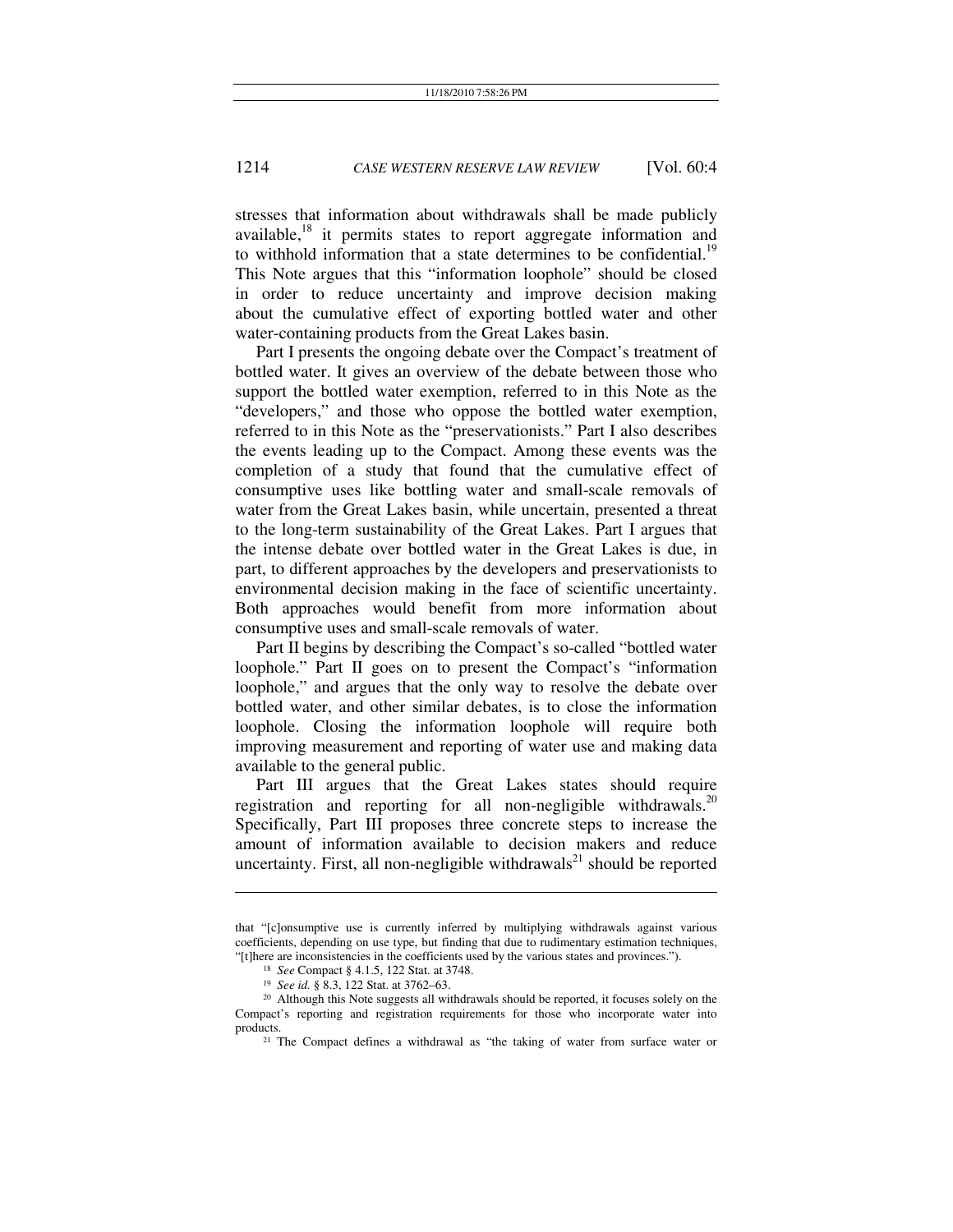in the same way as diversions,<sup>22</sup> removing the exemption for withdrawals that are less than 100,000 gallons per day. Second, to ensure accuracy in reporting, withdrawals should be metered and audited on a regular basis. Third, information about the amount of water that is withdrawn, incorporated into products, and shipped out of the basin should be made available to the public. Together, these three changes would help to improve decision making about contentious issues, such as the so-called "bottled water loophole."

#### I. THE UNCERTAIN CUMULATIVE IMPACT OF WITHDRAWALS

#### *A. The Debate over the Compact's Bottled Water Loophole*

The ongoing debate over the bottled water exemption has been characterized as an intense clash between "conservation and commerce."23 For analytical purposes, this Note characterizes the debate as existing between two conflicting viewpoints: (1) the "commerce" side of the debate—those who argue in favor of permitting the export of bottled water and other products that contain water—are called "developers;" and (2) the "conservation" side of the debate—those who argue that the Compact should ban the export of all water, including bottled water—are called "preservationists."

The developers argue that bottled water is no different than products such as soft drinks and beer and that selling such products outside of the Great Lakes basin should be permitted.<sup>24</sup> In a free market economy, they posit, bottled water companies should be allowed to sell bottled water to any consumer who wishes to purchase

 $\overline{\phantom{a}}$ 

Compact § 1.2, 122 Stat. at 3740–41. Notably, withdrawing water in containers greater than five gallons is a diversion under the Compact, but "[a] Party shall have the discretion, within its jurisdiction, to determine the treatment of Proposals to Withdraw Water and to remove it from the Basin in any container of 5.7 gallons or less." Compact § 4.12.10, 122 Stat. at 3757.

groundwater." Compact § 1.2, 122 Stat. at 3740–41.<br><sup>22</sup> The Compact defines a diversion as:

a transfer of Water from the Basin into another watershed, or from the watershed of one of the Great Lakes into that of another by any means of transfer, including but not limited to a pipeline, canal, tunnel, aqueduct, channel, modification of the direction of a water course, a tanker ship, tanker truck or rail tanker but does not apply to Water that is used in the Basin or a Great Lake watershed to manufacture or produce a Product that is then transferred out of the Basin or watershed.

<sup>&</sup>lt;sup>23</sup> Lydersen, *supra* note 12.<br><sup>24</sup> See id. (discussing developers' arguments that since water goes into beer and soft drinks, there should not be a separate standard for bottled water); *see also* Noah D. Hall, *Toward a New Horizontal Federalism: Interstate Water Management in the Great Lakes Region*, 77 U. COLO. L. REV. 405, 443 (2006) ("Industry sees no difference between bottles filled with pure water and bottles filled with water and a little sugar, corn syrup or artificial flavor . . . .").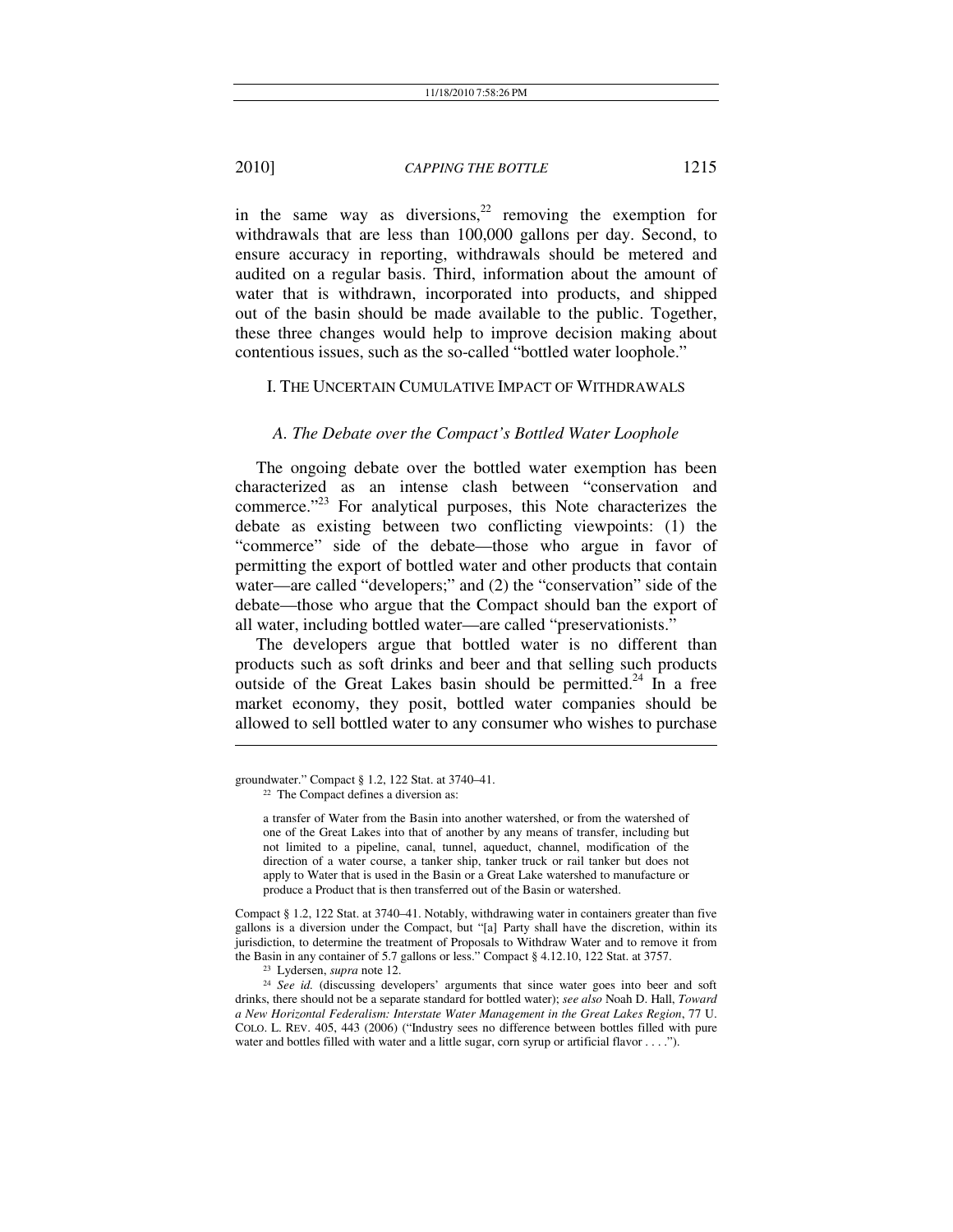it, regardless of the purchaser's location.<sup>25</sup> Selling bottled water, in their view, is fundamentally different from sending water out of the basin in a pipeline because bottled water undergoes a process within the basin that incorporates it into a product.<sup>26</sup> They claim, in addition, that more stringent regulations on the export of bottled water would violate international trade laws such as the North American Free Trade Agreement  $(NAFTA)^{27}$  and the General Agreement on Tariffs and Trade  $(GATT)$ .<sup>28</sup> The developers also claim that state laws already prevent any long-term damage to the Great Lakes ecosystem that may occur as a result of withdrawing water to sell in bottles. Finally, because the potential future effects are uncertain, the developers would likely argue that no regulations should be placed on bottled water until there is a demonstrable negative impact on the ecosystem as a whole, if at all.

The preservationists, conversely, argue that there is fundamentally no difference between a ship filled with Great Lakes water bound for Asia, which the Compact prohibits, and a ship filled with bottles of Great Lakes water bound for Asia, which the Compact permits.<sup>29</sup> Water should not be considered a product, according to this view, simply because someone puts it into a bottle and sells it. Under this view, there is no significant difference between water in its pristine state, such as a lake, and water that has been poured into a bottle. According to the preservationists, even though exporting bottled water may have no appreciable impact on the Great Lakes today, the Compact should prevent private corporations from selling Great Lakes water for a profit, in a bottle or otherwise. $30$  The

<sup>25</sup> *See* Lydersen, *supra* note 12. 26 *See* Hall, *supra* note 24, at 443 ("The bottled water industry views itself as an in-basin

consumptive use, creating a product (bottled water) from a natural resource.").<br><sup>27</sup> North American Free Trade Agreement, U.S.-Can.-Mex., Dec. 17, 1992, 32 I.L.M. 289<br>(1993) [hereinafter NAFTA].

<sup>&</sup>lt;sup>28</sup> General Agreement on Tariffs and Trade, Oct. 30, 1947, 55 U.N.T.S. 194 [hereinafter GATT]. GATT was incorporated into and modified by the General Agreement on Tariffs and Trade 1994, Apr. 15, 1994, Marrakesh Agreement Establishing the World Trade Organization, Annex 1A, Legal Instruments—Results from the Uruguay Round, 33 I.L.M. 1125, 1154 (1994). *See also* Lydersen, *supra* note 12 (discussing the possibility that designating bottled water a product and then regulating its export could be a violation of international trade agreements). For a detailed discussion of the interaction between NAFTA, GATT, and the Compact, see Scott S. Slater, *State Water Resource Administration in the Free Trade Agreement Era: As Strong as Ever*, 53 WAYNE L. REV. 649, 713 (2007) (determining that "under any formulation, a state's prospects of surviving challenges under NAFTA and GATT would become worse, not better, if the state were to regulate beyond the Agreement and the Compact, and ban exports of water in all containers of any size"). 29 *See* Dave Dempsey, *Other Voices: Loophole in Great Lakes Compact Allows Capture* 

*of Water*, MLIVE.COM, May 8, 2009, http://www.mlive.com/opinion/ann-arbor/index.ssf/2009/ 05/other\_voices\_loophole\_in\_great.html. 30 DAVE DEMPSEY, GREAT LAKES FOR SALE: FROM WHITECAPS TO BOTTLECAPS 95–99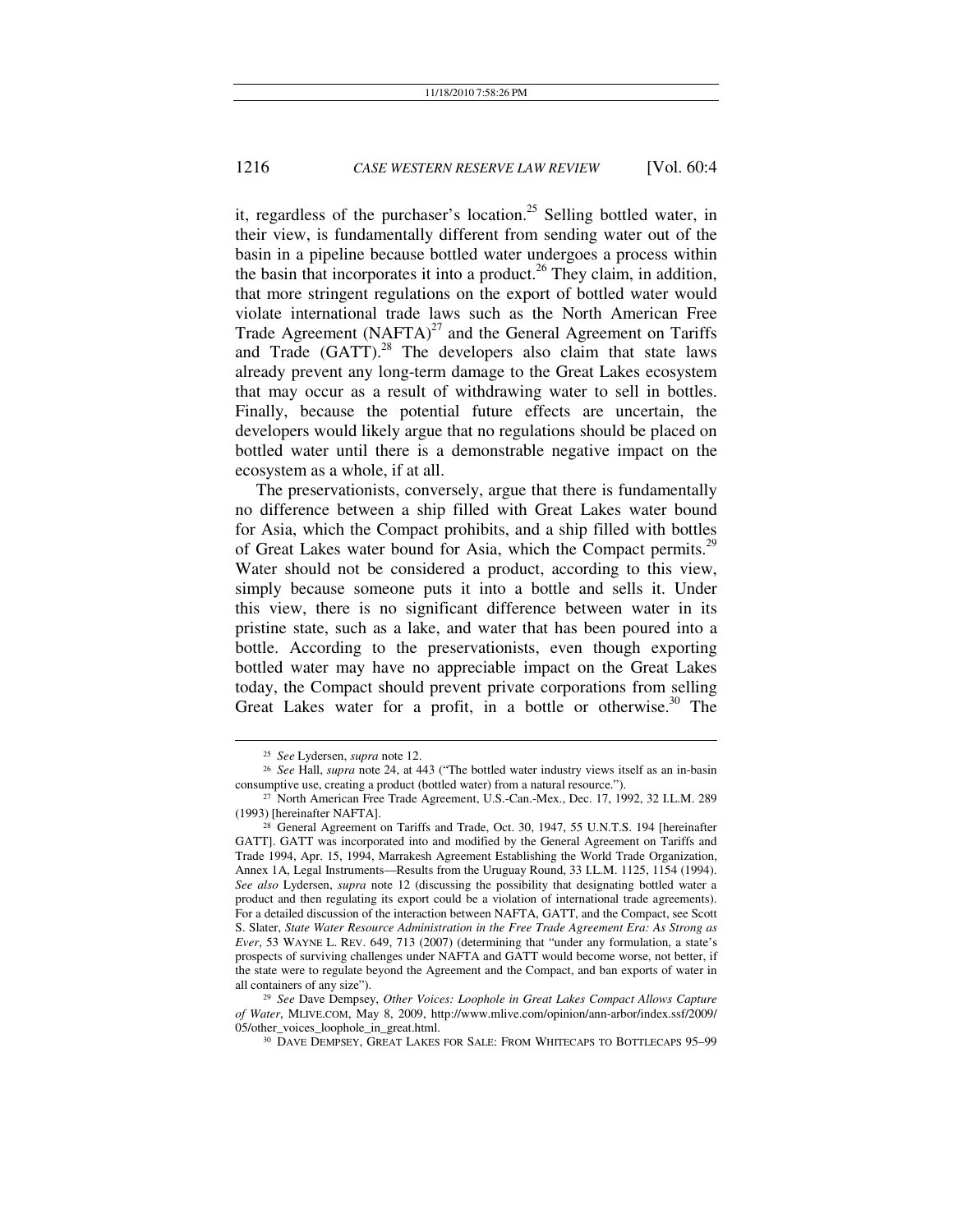l

#### 2010] *CAPPING THE BOTTLE* 1217

preservationists argue that water is a public resource, not a private good, and that there is something morally wrong with companies making large profits by selling a public good.<sup>31</sup> Because the potential future effects are uncertain, the preservationists would likely argue that exporting bottled water from the Great Lakes basin should not be permitted unless more information is gathered that demonstrates conclusively that doing so will not undermine the sustainability of the Great Lakes.

The arguments of the preservationists and the developers rest on conflicting assumptions about whether exporting bottled water from the Great Lakes basin will undermine the Compact's goal of ensuring the long-term sustainability of the resource by leading to its long-term depletion. To resolve this ongoing debate, both sides need more information about the amount of water that is withdrawn, incorporated into products, and exported from the Great Lakes basin in products such as bottled water.

## *B. Uncertainty Regarding the Cumulative Impact of Future Small-Scale Removals of Water from the Great Lakes Basin*

Water is essential, not only to life, but also to economic growth, health, safety, and national security.<sup>32</sup> Ensuring access to water is "one of the most daunting challenges faced by the world today."<sup>33</sup> A United Nations report estimates that by 2025, two-thirds of the world's population will be facing stress on their water resources and 1.8 billion people will be living in regions with "absolute water scarcity."<sup>34</sup> Given society's need for water, and its scarcity in certain regions of the world, many have argued that water, in terms of geopolitical significance, is this century's "oil."35 If this is the case, then the Great Lakes region is this century's Saudi Arabia.

<sup>(2008).</sup> *See generally* MAUDE BARLOW, BLUE COVENANT: THE GLOBAL WATER CRISIS AND

<sup>&</sup>lt;sup>31</sup> See Lydersen, *supra* note 12 (noting that preservationists have argued that bottling water is "privatizing a public good and harming the environment").

<sup>&</sup>lt;sup>32</sup> See WAYNE ARNOLD ET AL., WORLD ECONOMIC FORUM ANNUAL MEETING 2008: THE POWER OF COLLABORATIVE INNOVATION 17 (2008), *available at* http://www.weforum.org/pdf

<sup>&</sup>lt;sup>33</sup> Id. (quoting Ban Ki-moon, U.N. Secretary General). <sup>34</sup> UN Water, *Coping with Water Scarcity: A Strategic Issue and Priority for System-Wide Action*, at 2, FAO/6788/F (Aug. 2006), *available at* http://www.unwater.org/downloads/water scarcity.pdf. 35 *See, e.g.*, Stephen Handelman, *Exporting Fresh Water*, TIME, Aug. 13, 2001, at B14,

*available at* http://www.time.com/time/magazine/article/0,9171,1000535,00.html ("Water has been called the oil of the 21st century.").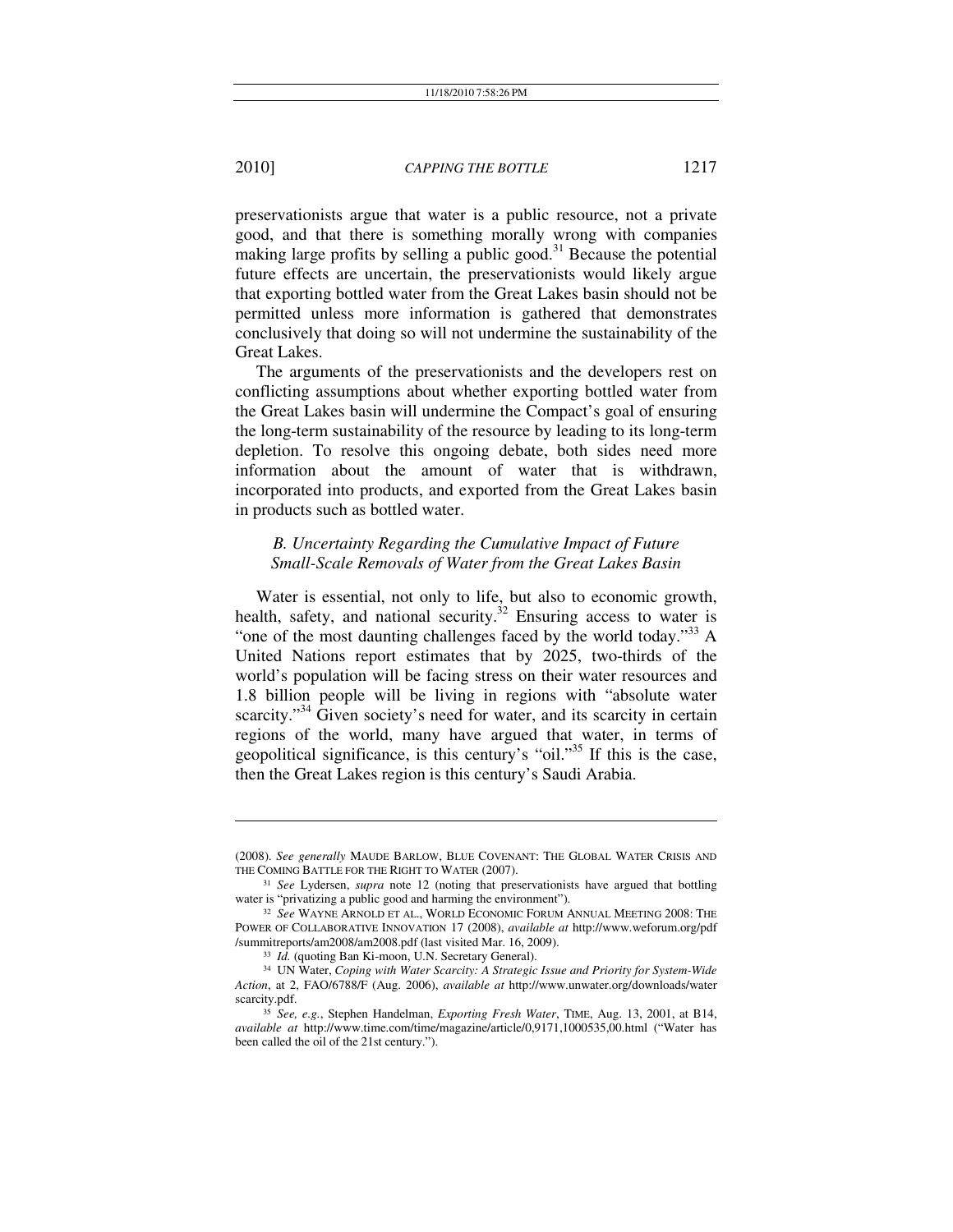The Great Lakes, together comprising the largest body of freshwater in the world, contain eighteen percent of the world's fresh surface water and ninety-five percent of North America's fresh surface water.<sup>36</sup> The hydrologic system of the Great Lakes contains nearly 5,440 cubic miles of water, $37$  enough water to cover the contiguous United States to a depth of  $9.5$  feet.<sup>38</sup> It is estimated that, below the surface, groundwater in the Great Lakes region has as much volume as all of Lake Michigan.<sup>39</sup> The Great Lakes groundwater and surface water spans eight states and two provinces: the states of Illinois, Indiana, Michigan, Minnesota, Ohio, New York, Pennsylvania, and Wisconsin, and the provinces of Ontario and Ouebec.<sup>40</sup>

The eight states and two Canadian provinces are part of the Great Lakes basin. A basin is "that portion of the earth's surface where runoff terminates or accumulates in a common hydrologic feature, such as a lake or river."<sup>41</sup> If a drop of rain falls into the Great Lakes basin, it will eventually accumulate in the surface or groundwater of the Great Lakes. While it is difficult to determine with precision, "on average less than 1 percent of the waters of the Great Lakes is renewed annually by precipitation, surface water runoff, and inflow from groundwater sources."42 For this reason, many consider the Great Lakes to be a "nonrenewable resource."<sup>43</sup> The best information available suggests that, if more than one percent of Great Lakes water is taken out of the basin, then the water levels of the basin will decrease over time. The Aral Sea in Central Asia illustrates the potential negative impact of withdrawing more water than is replenished each year. The Aral Sea was once the fourth largest inland body of water in the world, but it dropped to 10% of its original volume in just a few decades because large-scale diversions

 <sup>36</sup> U.S. GEOLOGICAL SURVEY (USGS), DEP'T OF THE INTERIOR, USGS FS-2005-3113, GREAT LAKES BASIN WATER AVAILABILITY AND USE: A STUDY OF THE NATIONAL ASSESSMENT OF WATER AVAILABILITY AND USE PROGRAM 1 (2005), *available at* http://pubs.usgs.gov/fs/2005/3113/pdf/FS2005\_3113.pdf; INT'L JOINT COMM'N, 13TH BIENNIAL REPORT ON GREAT LAKES WATER QUALITY 5 (2006), *available at* http://www.ijc.org/php

<sup>/</sup>publications/pdf/ID1601.pdf.<br><sup>37</sup> N.G. GRANNEMANN ET AL., USGS, WATER-RESOURCES INVESTIGATIONS REPORT<br>00-4008, THE IMPORTANCE OF GROUND WATER IN THE GREAT LAKES REGION 1 (2000).

<sup>&</sup>lt;sup>38</sup> ANNIN, *supra* note 3, at xiii.<br><sup>39</sup> See GREAT LAKES SCI. ADVISORY BD., PRIORITIES 2005–2007: PRIORITIES AND PROGRESS UNDER THE GREAT LAKES WATER QUALITY AGREEMENT 4 (2008), *available at*

<sup>&</sup>lt;sup>40</sup> See IJC 2000 REPORT, *supra* note 14, at 4 fig.1.<br><sup>41</sup> Jay A. Leitch & Steven Shultz, *Floods and Flooding*, *in* ENCYCLOPEDIA OF WATER SCIENCE 300 (B.A. Stewart & Terry A. Howell eds., 1st ed. 2003).

<sup>42</sup> IJC <sup>2000</sup> REPORT, *supra* note 14, at 6. 43 *Id.*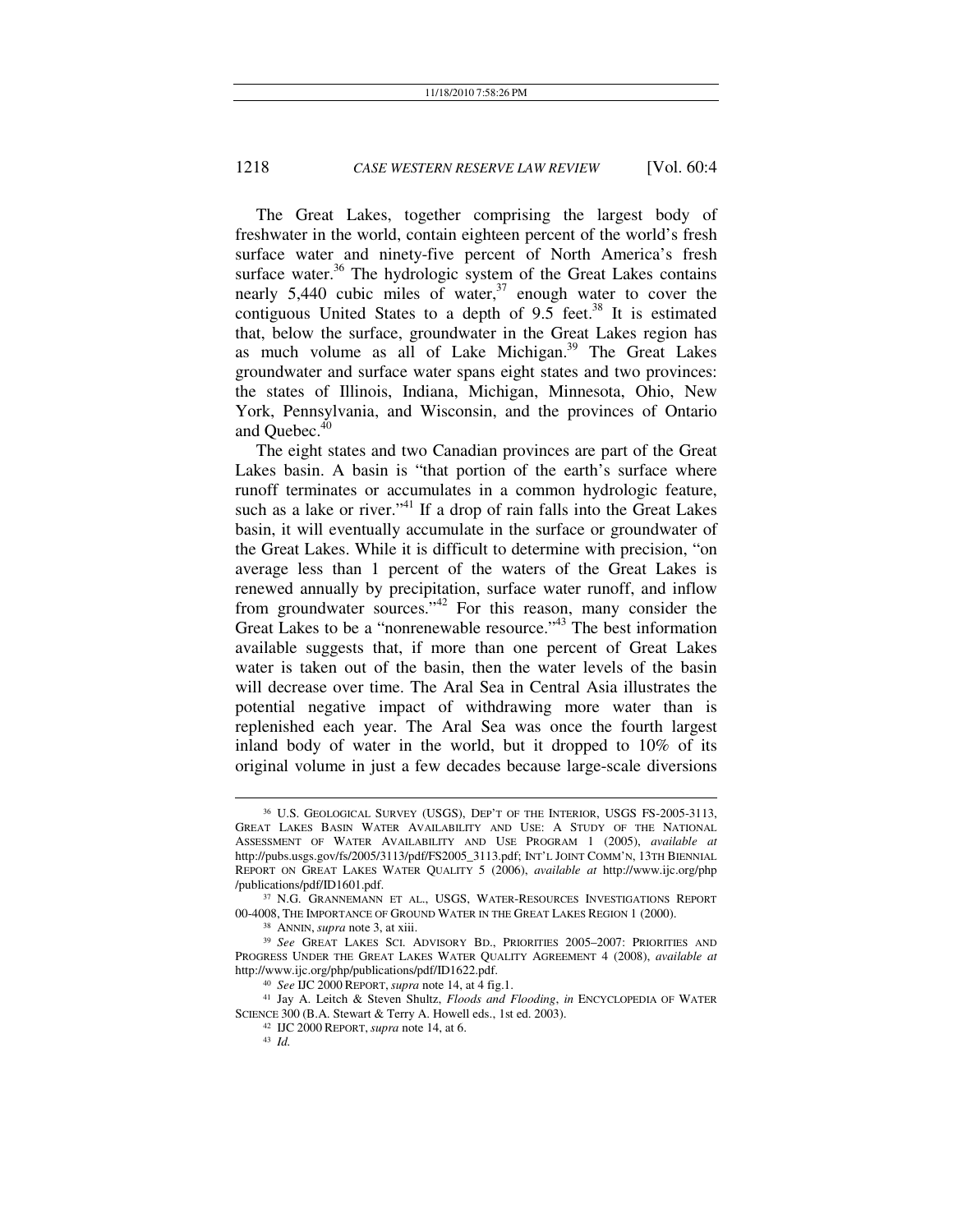for irrigation took out more water than was naturally replaced on an annual basis.44

Both human intervention and natural fluctuation affect the hydraulic conditions of the Great Lakes.<sup>45</sup> The Compact addresses three types of human interventions: (1) diversions; (2) consumptive uses; and (3) withdrawals. The Compact defines a diversion as a "transfer of Water from the Basin into another watershed, or from the watershed of one of the Great Lakes into that of another," but it explicitly exempts products from this definition.<sup>46</sup> A consumptive use is defined by the Compact as that "portion of the Water Withdrawn or withheld from the basin that is lost or otherwise not returned to the Basin due to evaporation, incorporation into Products, or other processes."47 A withdrawal is broadly defined as "the taking of water from surface water or groundwater."<sup>48</sup>

Currently, the total amount of water that leaves the basin due to human intervention is more than the total amount of water that enters it due to human intervention. $49$  A Report by the International Joint Commission ("IJC Report"), which the Canadian and United States governments requested in anticipation of developing the Compact,  $50$ made three key findings: (1) the era of proposals for major water transfers and major diversions of water has likely ended;<sup>51</sup> (2) although "the volume of water leaving the Great Lakes Basin in bottles is not significant . . . . [t]here is nevertheless a need to monitor [this activity] and keep [it] under review";<sup>52</sup> and (3) the impact of future consumptive uses, climate change, and small-scale removals of water are uncertain, but, in their totality, these factors are likely to place "downward pressures on water levels, with reinforcing impacts."53 The ICJ Report warned that the interaction of insufficient data, inadequate scientific understanding, and potentially adverse cumulative effects of human intervention "suggests a need for great

<sup>&</sup>lt;sup>44</sup> ANNIN, *supra* note 3, at 23–24.<br><sup>45</sup> *See* IJC 2000 REPORT, *supra* note 14, at 7.<br><sup>46</sup> Compact § 1.2, 122 Stat. 3739, 3740.<br><sup>47</sup> *Id.*<br><sup>48</sup> *Id.*<br><sup>49</sup> *See* IJC 2000 REPORT, *supra* note 14, at 7.<br><sup>50</sup> *See* id. at GREAT LAKES: REVIEW OF THE RECOMMENDATIONS IN THE FEBRUARY 2000 REPORT 2 (2004) [hereinafter IJC 2004 REPORT] ("While there are not, at present, any active proposals for diversions outside the Great Lakes Basin, except to communities on the edge of the basin, this situation could change."). 52 IJC 2000 REPORT, *supra* note 14, at 44. 53 *Id.* at 22. The report did not give a definition of "small-scale."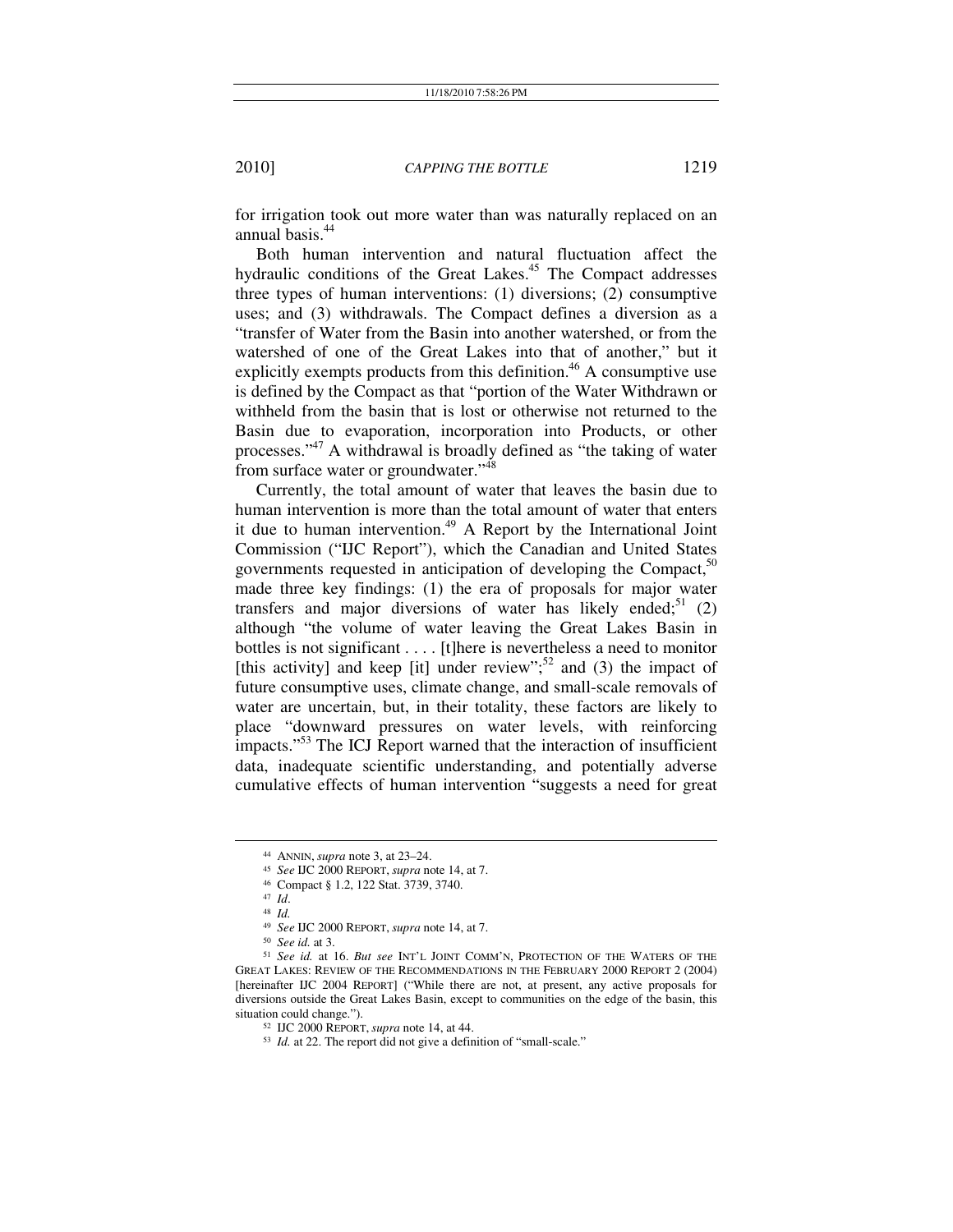caution in dealing with those water use factors that are within the control of Basin managers."<sup>54</sup>

## *C. Proposals for Large-Scale Diversion of Water Lead to the Compact*

The water-rich Great Lakes are a global anomaly. In many regions of the United States and the world, freshwater is unavailable, inaccessible, and scarce.<sup>55</sup> In these regions, in the words of Mark Twain, "whiskey is for drinking and water is for fighting over."<sup>56</sup> Water scarcity, however, has not only been the source of conflicts; it has also been the source of innovation. Proposals for solving the water scarcity problem have included seeding clouds, towing icebergs, desalinizing salt water, and transporting water from one location to another through pipelines.<sup>57</sup>

There have been several proposals for transporting Great Lakes water from the basin to other regions in order to meet those regions' water needs. In the 1970s and 1980s, for example, a coal company developed a plan to construct a coal slurry pipeline from Wyoming to the Great Lakes using water from Lake Superior.<sup>58</sup> In 1982, the Army Corps of Engineers, under a mandate from Congress, examined the possibility of using Great Lakes water to replenish the Ogallala Aquifer.59 During a drought in New York City in 1985 and 1986, the environment commissioner for New York State indicated that New York would consider diverting water to meet the city's growing  $needs.<sup>60</sup>$ 

One proposal, in particular, was influential in leading to the Compact. The proposal came from Nova Group in 1998, which devised a plan to help meet the growing demand for water in Asia by shipping water from the Great Lakes to China.<sup>61</sup> While this plan led

<sup>54</sup> *Id.* 55 *See* UN Water, *supra* note 34, at 2. 56 Paul Harrison, *Dirt Pour?*, WASH. TIMES, Nov. 28, 2008, at A24 (noting that the quote has been "famously ascribed to Mark Twain" and that "[t]here's no proof he actually said this, but if he didn't, he should have"). The 260 water basins in the world that transcend national borders have given rise to at least 500 conflicts over the last half century, at least seven of which involved violence. U.N. Dep't of Public Info., From Water Wars to Bridges of Cooperation: Exploring the Peace-Building Potential of a Shared Resource, http://www.un.org/events/ten stories/06/story.asp?storyID=2900# (last visited Oct. 1, 2010). 57 *See* Anne Minard & Mitch Tobin, *Water Solvable*, ARIZ. DAILY STAR, June 21, 2005, at

A1. 58 *See* ANNIN, *supra* note 3, at 65; *see also* DEMPSEY, *supra* note 30, at 6 (discussing the

planned slurry pipeline, which eventually failed for economic reasons). 59 ANNIN, *supra* note 3, at 66; DEMPSEY, *supra* note 30, at 6.

<sup>&</sup>lt;sup>61</sup> DEMPSEY, *supra* note 30, at 19–20.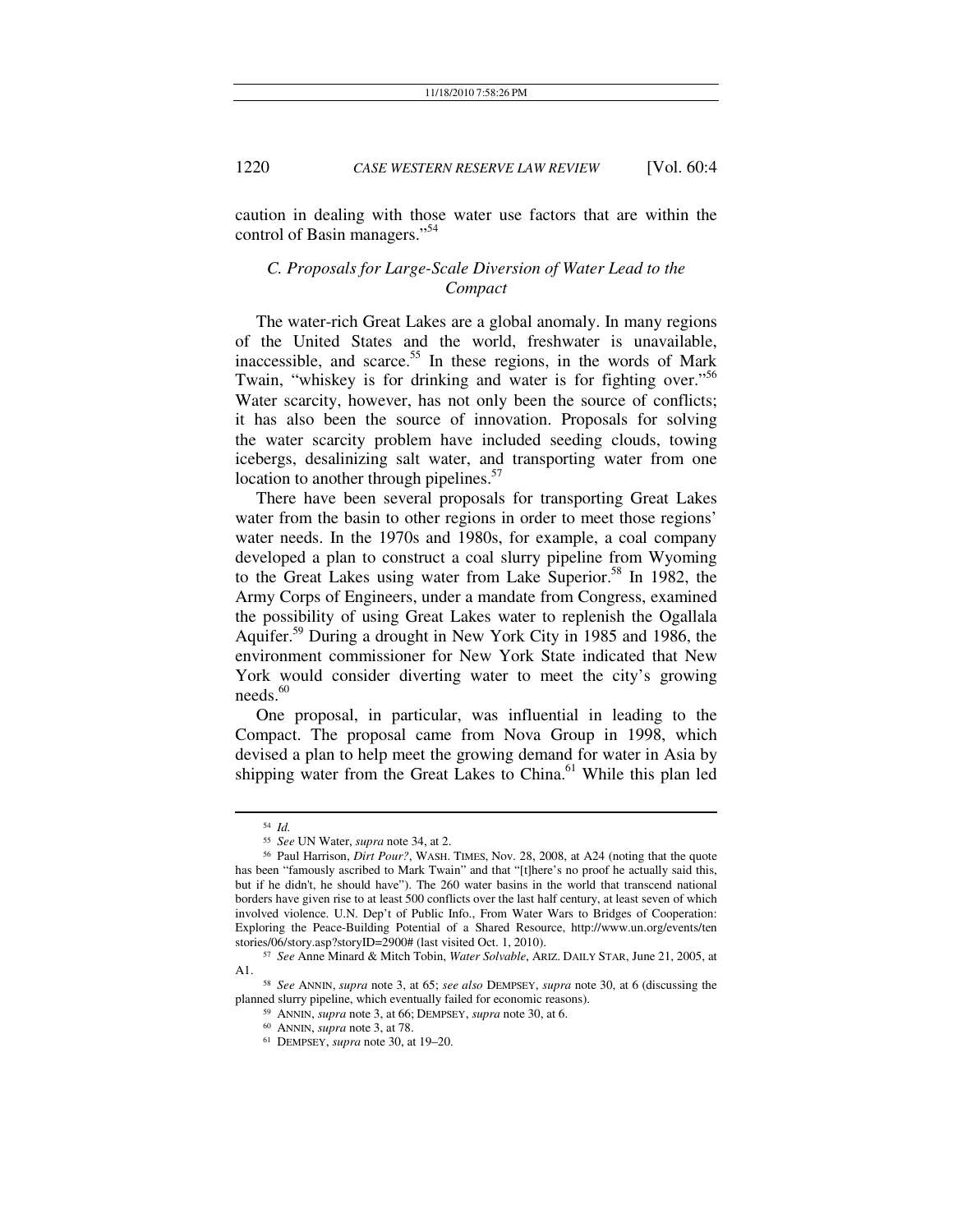to public outcry and was a motivation for developing the Compact, the IJC Report determined that proposals for large-scale transfers in the near future are unlikely.<sup>62</sup> Small-scale water withdrawal activities, according to the IJC Report, demand attention because "[t]he impact of localized, small-scale activities may be difficult to quantify on an individual basis but, collectively, [such activities] can significantly alter the level and flow regime and associated ecological conditions."63 Professor Robert Glennon uses the analogy of putting many straws into a milkshake to describe the cumulative effect of groundwater withdrawals. $64$  This analogy is also useful for understanding the impact of withdrawals in the Great Lakes. Because the future impact of small-scale activities and bottling water is uncertain, monitoring these activities is essential. As the IJC Report concluded, "[i]n support of their decision-making, governments should implement long-term monitoring programs capable of detecting threats (including cumulative threats) to ecosystem integrity."65 Monitoring is necessary in order to better understand the total effect that all of the straws are having on the milkshake. At the very least, the volume of milkshake being sipped through the straws should be measured.

#### *D. Environmental Decision Making in the Midst of Uncertainty*

One of the difficulties of managing natural resources like the Great Lakes is the uncertain impact of human activities. Whereas too little regulation fails to protect the resource, too much regulation unnecessarily stifles the use of the resource to meet human needs. How one determines the optimal degree of regulation depends, in part, on the decision-making process one uses to make the determination.

## *1. Solutions to the Uncertain Tragedy of the Great Lakes Semi-Commons*

Common resources, such as the Great Lakes, present a particular dilemma that Garret Hardin described as "the tragedy of the commons."66 In order to illustrate the tragedy of the commons, Hardin

<sup>62</sup> *See* IJC 2000 REPORT, *supra* note 14, at 16. 63 *Id.* at 20. 64 *See* Robert Glennon, Essay, *Tales of French Fries and Bottled Water: The Environmental Consequences of Groundwater Pumping*, 37 ENVTL. L. 3, 12 (2007). 65 IJC 2000 REPORT, *supra* note 14, at 49–50. 66 Garret Hardin, *The Tragedy of the Commons*, 162 SCIENCE 1243, 1244 (1968).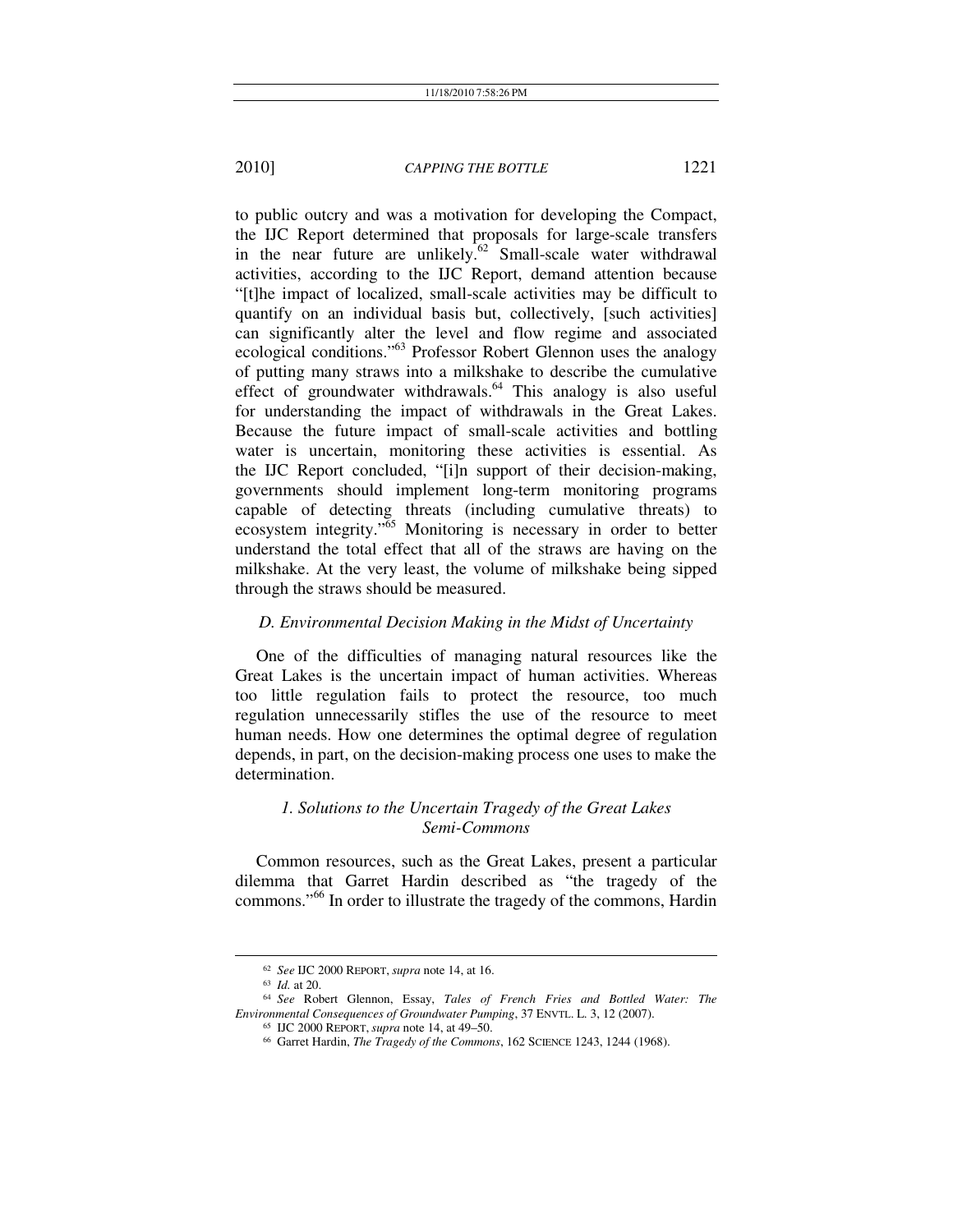used the example of a common area for herdsman.<sup>67</sup> A rational herdsman, when deciding whether to add a new animal to the herd, will consider the benefit to himself of adding a new animal against the detriment to the common area, which the potential of overgrazing presents.68 Because the benefit of adding a new animal is personal to the herdsman, whereas its detriment is shared by the group, the rational herdsman will always have an incentive to add the new animal. $69$  The "tragedy of the commons" is that the cumulative effect of all such individual incentives ultimately "brings ruin to all."<sup>70</sup>

Subsequent scholars have noted relevant differences between the commons Hardin describes and other natural resources.<sup>71</sup> Water resources in particular are more accurately described as a "semicommons" because they involve situations "where private and common property overlap and potentially interact."<sup>72</sup> Professor Lee Anne Fennell suggests that the semi-commons model is a useful "lens" for understanding all commons tragedies. $^{73}$  The driving force behind all commons tragedies, Fennell maintains, is "the presence of two (or more) activities that are being pursued at different scales and under different property arrangements."<sup>74</sup> The tragedy occurs at the moment when the "mix of ownership types occurs under circumstances that permit private ownership to be used as a platform for offloading costs onto the commons, and that allow access to the commons to be used for the benefit of private property."<sup>75</sup>

Bottled water companies and other producers, no less than private actors, benefit from withdrawing water from the Great Lakes basin and offload some of the costs onto the commons through, at the very least, a reduction in water volume. This is a classic example of a misalignment of interests that incentivizes use of the resource. The relevant question, then, is how to best solve this tragedy.

<sup>67</sup> *See id.*<sup>68</sup> *Id.*

<sup>69</sup> *Id*. 70 *Id.* 

<sup>71</sup> *See, e.g.*, Douglas A. Kysar, *Law, Environment, and Vision*, 97 NW. U. L. REV. 675, 680–83 (2003) (discussing how Kenneth Boulding's notions of "cowboy" and "spaceman" economies and Nicholas Georgescu-Roegen's application of theoretical physics to the use of resources within economic processes challenge Hardin's notion that commons dilemmas can only be solved through legislative controls). 72 Henry E. Smith, *Governing Water: The Semicommons of Fluid Property Rights*, 50

ARIZ. L. REV. 445, 449 (2008).

<sup>73</sup> Lee Anne Fennell, *Commons, Anticommons, Semicommons* 17 (John M. Olin Law & Econ. Working Paper No. 457, 2009 & Chicago Law Sch. Pub. Law & Legal Theory Working Paper No. 261, 2009), *available at* http://www.law.uchicago.edu/files/files/457-261.pdf [hereinafter Fennell, *Semicommons*]. 74 *Id.* at 5. 75 *Id.*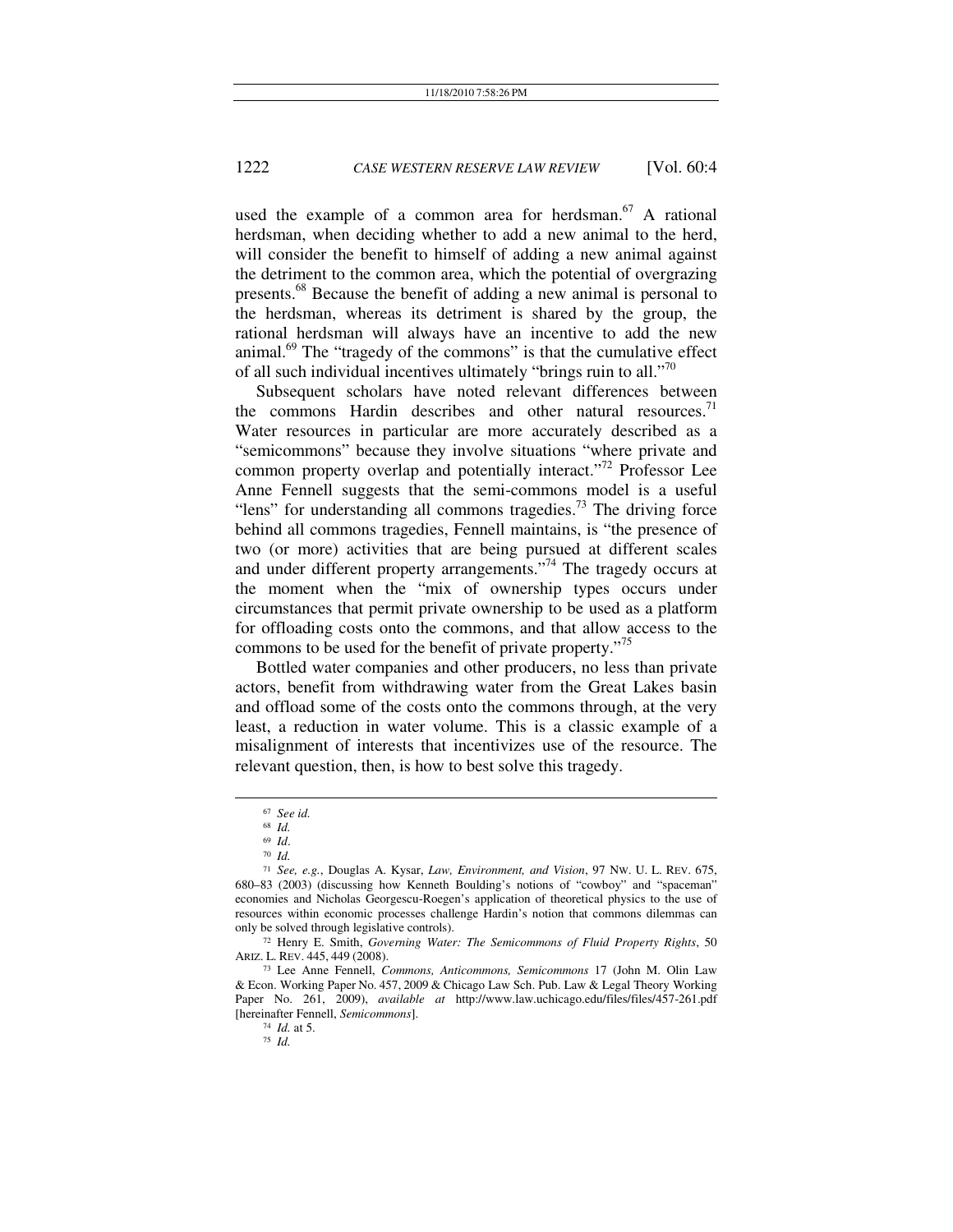One solution is to realign the interests. Such a realignment could be accomplished either by government coercion or by manipulating the imposition of costs in such a way that the choices of individual producers and consumers "more closely reflect[] the full internalization of costs and benefits. $\frac{1}{6}$  The realignment could either favor making the common area more private or making the private right more common. The developers, presumably, would favor realignment by transforming the common area into a private right. The preservationists, alternatively, would more likely prefer increased government regulation that curtails the private rights available to bottled water companies.

These opposing solutions share a common problem: each requires a determination of the optimal degree of regulation. While too little regulation fails to prevent the tragedy, too much may produce an "anticommons"—"underutilization of a resource due to overexclusion of potential users, thereby decreasing aggregate social utility. $177$  For this reason, more information about the potential costs and benefits of permitting or restricting the export of bottled water from the Great Lakes basin is essential to tailoring an efficient solution. Reducing uncertainty is also essential to ending the political deadlock that currently hampers any attempt to solve problems relating to the sustainability of natural resources.<sup>78</sup> This is true, in part, because scientific uncertainty regarding a commons dilemma causes people to both underestimate the extent of the problem and overestimate how much they are doing to solve it.<sup>79</sup>

## *2. Information as a Resource for Making Decisions About Great Lakes Water*

Decisions about the management of natural resources often involve uncertainties.<sup>80</sup> The Great Lakes region is no exception.

<sup>76</sup> *Id.* at 8. 77 Sean Callagy, *The Water Moratorium: Takings, Markets, and Public Choice Implications of Water Districts*, 35 ECOLOGY L.Q. 223, 227 (2008); *see also* Lee Anne Fennell, *Common Interest Tragedies*, 98 NW. U. L. REV. 907, 983–90 (2004) (discussing several examples of anticommons problems and potential solutions); Fennell, *Semicommons*, *supra* note

<sup>&</sup>lt;sup>78</sup> See Barton H. Thompson, Jr., Essay, *Tragically Difficult: The Obstacles to Governing the Commons*, 30 ENVTL. L. 241, 259 (2000) (discussing the difficulties in determining how to most fairly allocate the burden of solving problems of resource overuse because "there are multiple ways to allocate the burden of reducing resource use and no generally accepted societal norms for how to choose between the various allocations").<br><sup>79</sup> See id. (noting that ambiguity causes some to claim that a resource pool is large or act

as if it is, which then causes others to act in the same way in an effort to resolve the ambiguity). 80 *See* JACQUELINE PEEL, THE PRECAUTIONARY PRINCIPLE IN PRACTICE:

ENVIRONMENTAL DECISION-MAKING AND SCIENTIFIC UNCERTAINTY 41 (2005) (discussing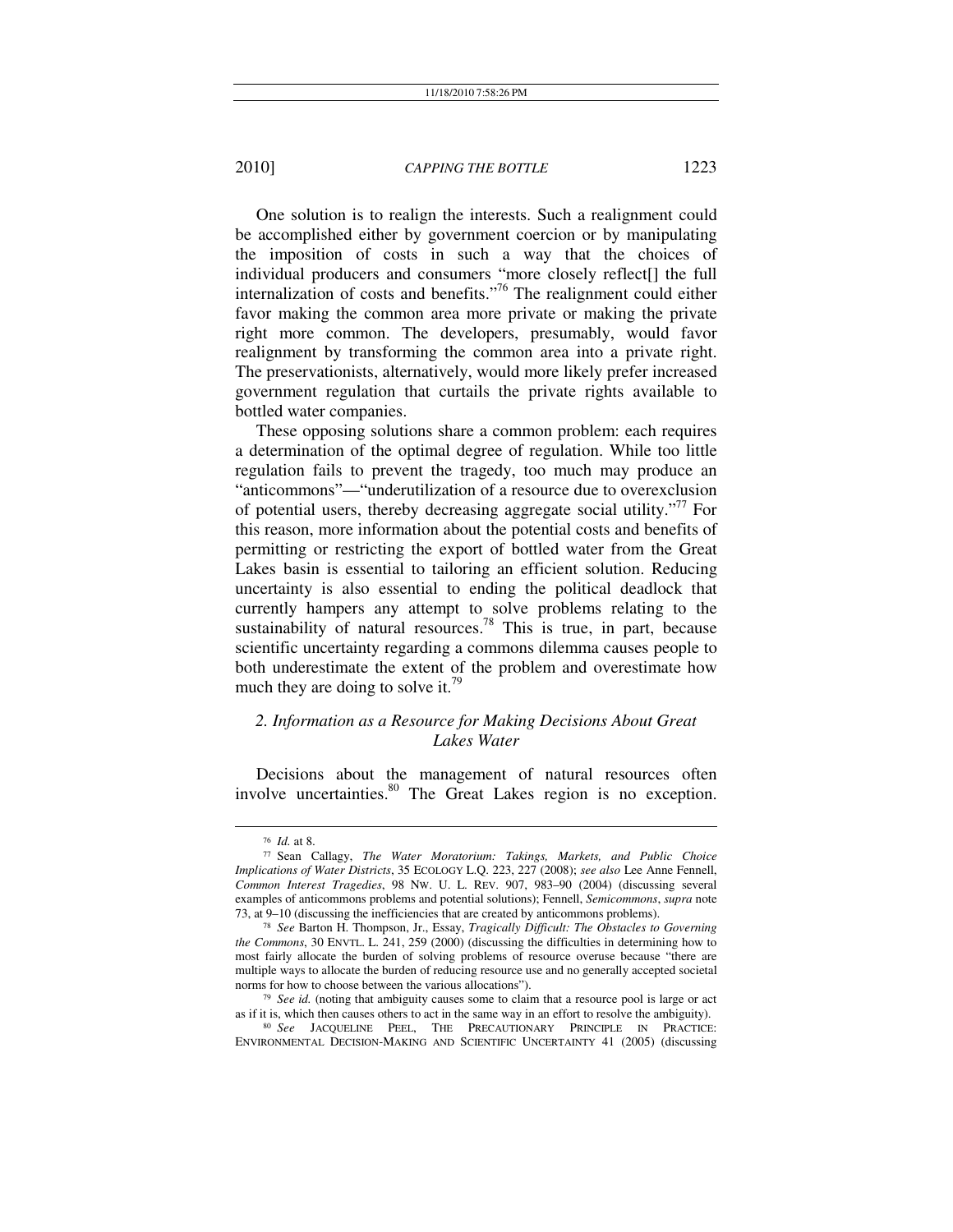Uncertainties include the effects of consumptive uses, climate change, and small-scale removals on the Great Lakes basin. Much of these uncertainties stem from the simple fact that environmental systems are complex, but they are exacerbated by the lack of studies that have been done to understand the hydrology of the Great Lakes system as a whole  $81$ 

The debate between the developers and the preservationists rests, in large part, on their respective predictions about what the future will hold for the Great Lakes basin. The preservationists claim that the export of bottled water will negatively affect the Great Lakes basin by depleting the resource as a whole.<sup>82</sup> The developers argue that the export of bottled water promotes economic development and will have no long-term negative impact on the hydrologic system.<sup>83</sup>

In *Eco-Pragmatism*, Professor Daniel Farber discusses the conflicting approaches to environmental decision making employed by those he terms the "bean counters" and those he terms the "tree huggers."<sup>84</sup> The bean counters rely on a mostly quantitative cost-benefit analysis to make environmental decisions, while the tree huggers often reject the cost-benefit analysis in favor of other, more qualitative means of making value judgments.<sup>85</sup>

Both the quantitative and qualitative approaches, taken alone, have drawbacks. The preservationists, or "tree huggers," tend to "unduly elevate[] so-called public values over mere private preferences, putting the environment in one category and economic interests in the other."86 This approach may lead to unintended consequences, such as failure to recognize the economic value of water. $87$  It may also lead to a failure to appreciate the prohibitive costs and negligible benefits of certain environmental policies.<sup>88</sup> In addition, some

l

the "high level of natural variability observed in many health and environmental systems").<br><sup>81</sup> *See* IJC 2000 REPORT, *supra* note 14, at 20 ("The Commission is aware of only one assessment of the overall effects of wate

<sup>&</sup>lt;sup>82</sup> See id.<br><sup>83</sup> See Lydersen, *supra* note 12 (discussing the public debate between bottlers and environmentalists sparked by Nestle Waters' renewal of well and pipeline permits at its Michigan and Ontario bottling facilities).

 $^{84}$   $See$  DANIEL A. FARBER, ECO-PRAGMATISM: MAKING SENSIBLE ENVIRONMENTAL DECISIONS IN AN UNCERTAIN WORLD 39 (1999).

<sup>&</sup>lt;sup>85</sup> See id.<br><sup>86</sup> Id.<br><sup>87</sup> See BJØRN LOMBORG, THE SKEPTICAL ENVIRONMENTALIST: MEASURING THE REAL STATE OF THE WORLD 155 (Hugh Matthews trans., Cambridge Univ. Press 2001) (1998) Lomborg observes that "[t]he problem of water waste occurs because water in many places is not well priced." *Id.* This is because water prices are generally not market-driven, but instead are based on flat rates, regardless of consumption. *Id.*

<sup>88</sup> *See* RESEARCH AND POLICY COMM. OF THE COMM. FOR ECON. DEV., WHAT PRICE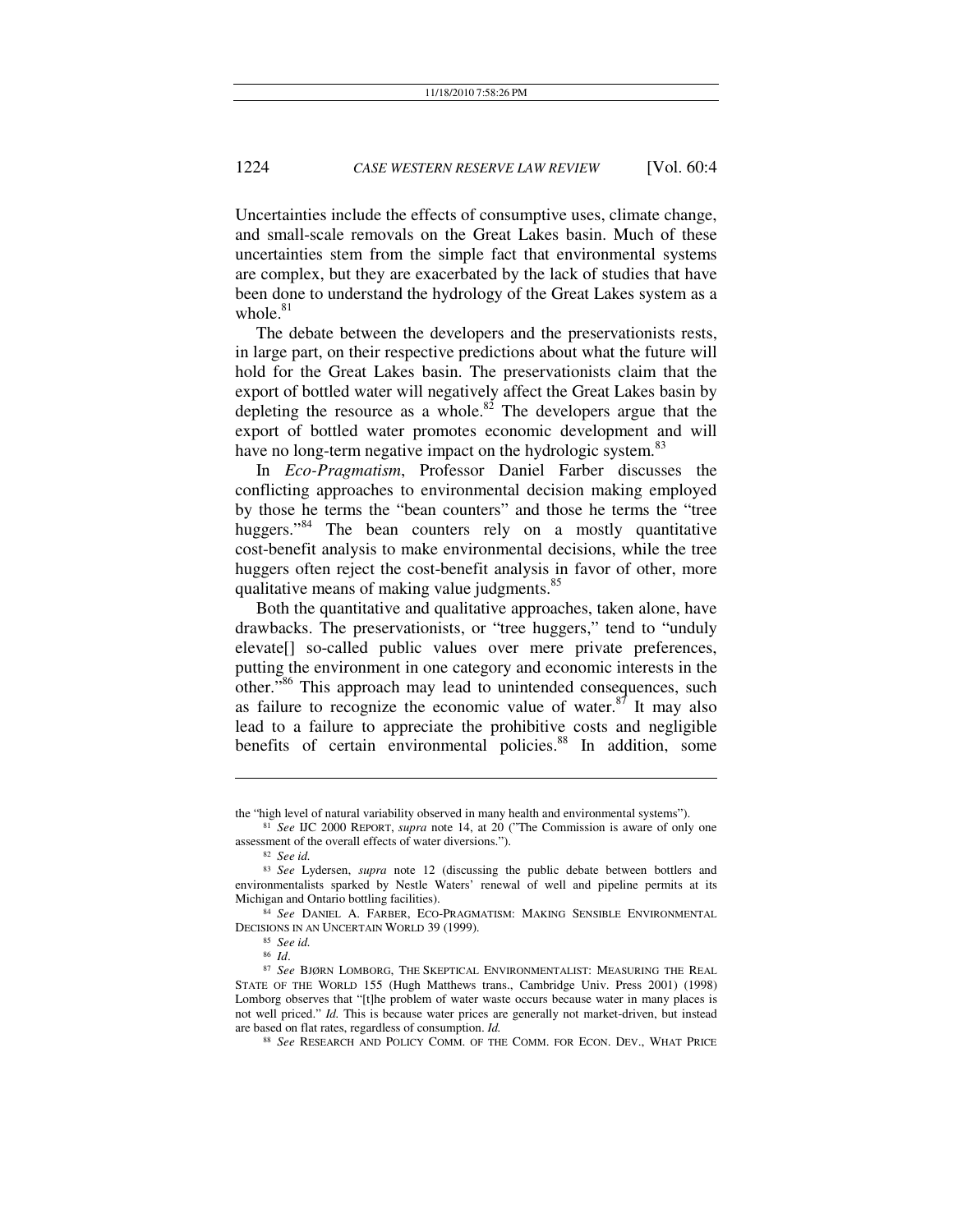preservationists assume that the mere fact that environmental decisions are determined collectively through the democratic political process instead of being left to market forces guarantees that such decisions will be made in the public interest.<sup>89</sup> In reality, however, public officials will very likely make water allocation decisions with the object of "maximiz<sup>[ing]</sup> the budgets of their agencies," or in response "to political pressure from important economic constituencies."<sup>90</sup>

The developers, or "bean counters," on the other hand, tend to "misconceive[] the appropriate role for cost-benefit analysis by acting as if economic efficiency [is] a sort of 'super value' that measures all other values."91 In reality, the cost-benefit analysis has difficulty "internalizing environmental values" and externalities and, as a result, may fail to prevent significant environmental degradation.<sup>92</sup> In addition, market prices are often artificially influenced by government policies and, therefore, do not present a complete picture of whether particular environmental decisions make individuals "collectively better off."93

Professor Farber suggests that a better approach to environmental decision making involves a synthesis of the "bean counter" and "tree hugger" approaches that recognizes both perspectives as different ways of gathering information to resolve disputes over resource allocation. $94$  For example, imagine that political leaders were deciding whether to sell all of the water in Lake Superior to California.<sup>95</sup> The "bean counters," or developers, might employ the cost-benefit analysis to determine how much money those living around Lake Superior should receive in order to determine at what price the transaction becomes an efficient use of water. The "tree huggers," or preservationists, on the other hand, might put together a forum for a discussion about whether or not selling all of the water is an appropriate decision.

 $\overline{\phantom{a}}$ 

CLEAN AIR? A MARKET APPROACH TO ENERGY AND ENVIRONMENTAL POLICY 39 (1993) ("It is not sound policy to choose environmental standards without giving consideration to both the costs and the benefits.")

<sup>89</sup> ROBERT GLENNON, WATER FOLLIES: GROUNDWATER PUMPING AND THE FATE OF AMERICA'S FRESH WATERS 213–14 (2002).<br><sup>90</sup> *Id.*<br><sup>91</sup> FARBER, *supra* note 84, at 39.

<sup>&</sup>lt;sup>92</sup> GLENNON, *supra* note 89, at 214.<br><sup>93</sup> FARBER, *supra* note 84, at 40.<br><sup>94</sup> *See id.* at 41.<br><sup>95</sup> The cost-benefit analysis, no doubt, can bring in a great deal of information in making this decision. *See id.* at 36–49.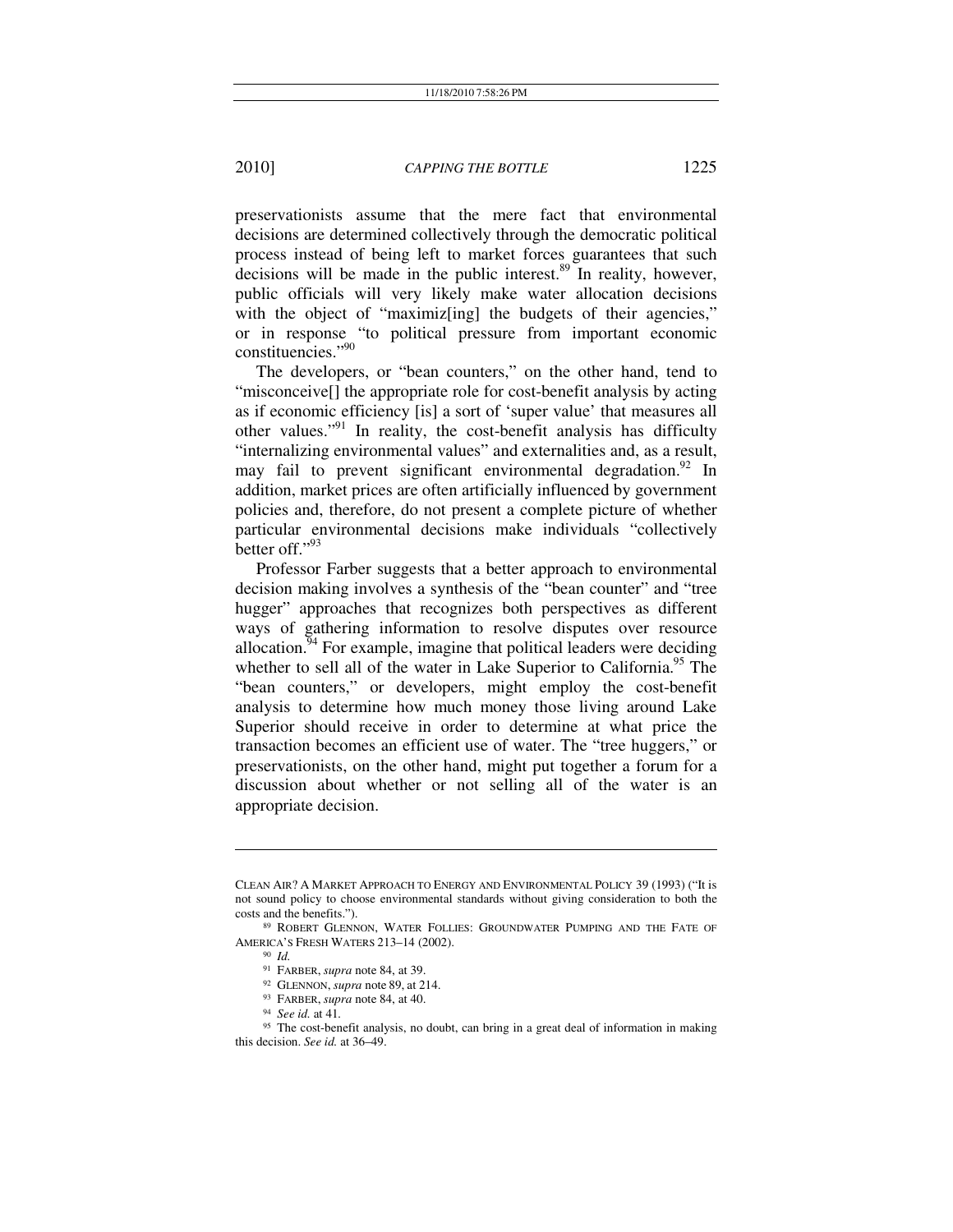Making important decisions about the environment requires gathering information both from the market ("willingness to pay") and the democratic process ("willingness to vote"). <sup>96</sup> Both the "willingness to pay" and the "willingness to vote" may change with new information. For example, if it undisputed that sending bottled water out of the Great Lakes basin, along with all other future uses, would never exceed the one percent renewal rate and would, therefore, never have a negative impact on the total volume of water in the Great Lakes, the decisions would likely merge. At that point, the preservationists and developers would likely agree that sending bottled water out of the Great Lakes basin was not only justifiable, but preferred. In this way, information can be a valuable resource that drives the decision-making engine of both camps. Put simply, more information, not less, is preferred. $97$  Of course, information gathering also comes at a cost.

#### *E. Uncertainty and International Law*

The developers argue that the bottled water exception was necessary because international law would prevent more stringent regulations.<sup>98</sup> This argument rests on the fact that the North American Free Trade Agreement (NAFTA) and General Agreement on Tariffs and Trade (GATT) prevent blanket bans on the export of products out of the United States.<sup>99</sup> Whether NAFTA and GATT prohibit bans on the export of water in containers turns on whether the containerized water is considered a "good."<sup>100</sup> Bottled water, for example, is considered a "good" under NAFTA and GATT.<sup>101</sup> Because of that, a ban on the export of bottled water would likely violate GATT and NAFTA unless it falls under one of the relevant exceptions.<sup>102</sup> Other prohibitions under the Compact, however, such as prohibiting the diversion of water through pipelines, are exempt from NAFTA and GATT because "such regulations simply govern withdrawal and conveyance of water, which are fundamental features of water rights."<sup>103</sup>

<sup>&</sup>lt;sup>96</sup> See id. at 42.<br><sup>97</sup> Of course, the preservationists and developers would likely also employ different approaches in order to determine how much information to gather.

<sup>&</sup>lt;sup>98</sup> Lydersen, *supra* note 12.<br><sup>99</sup> *See* Slater, *supra* note 28, at 676–77; *see also* DEMPSEY, *supra* note 30, at 68–69.<br><sup>100</sup> *See* Slater, *supra* note 28, at 710.<br><sup>101</sup> *See id.* at 710–11.

<sup>102</sup> *See id.* at 680; *see also* Lydersen, *supra* note 12. 103 *See* Slater, *supra* note 28, at 710.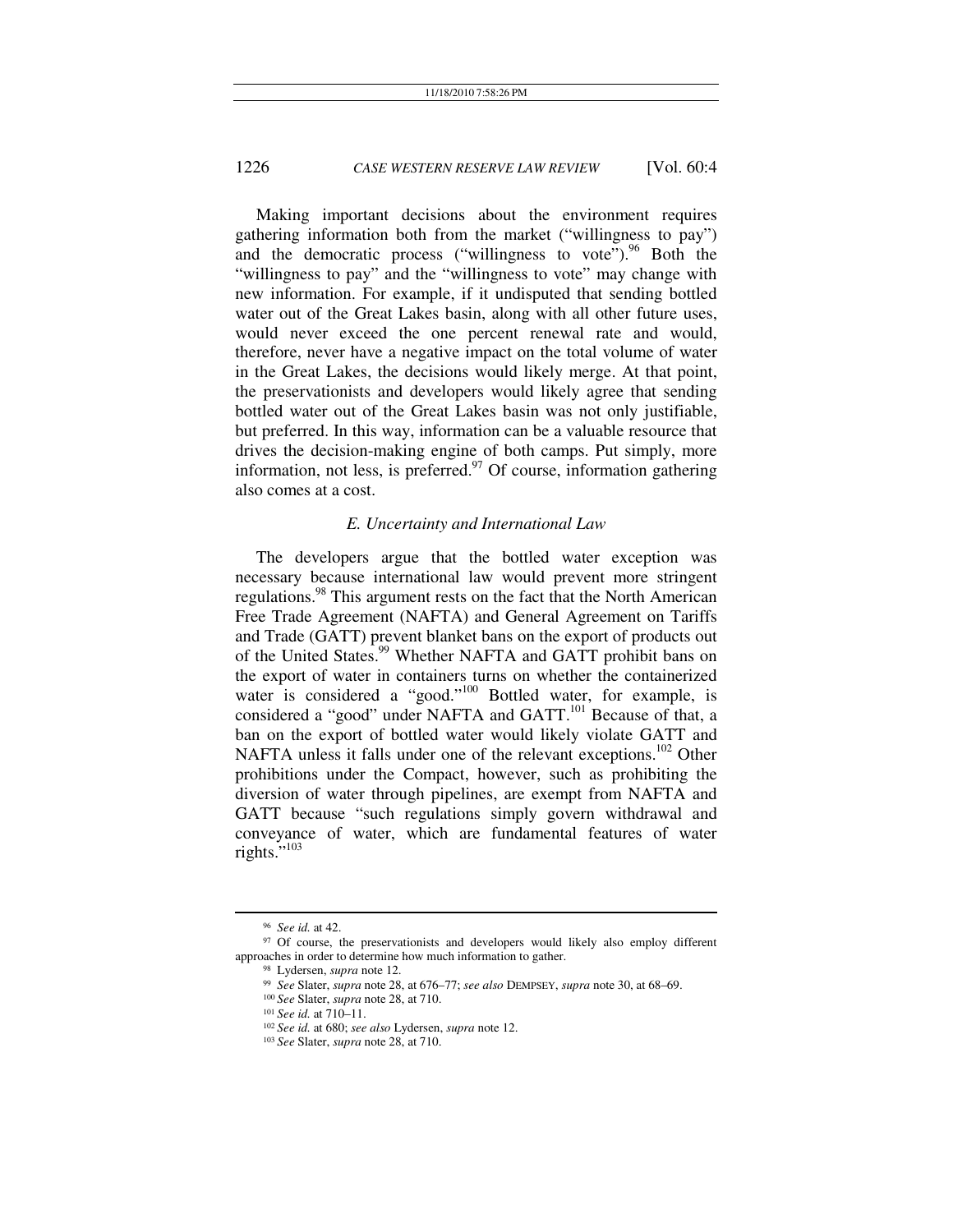The preservationists might argue that more stringent regulations should be upheld under one of the relevant exceptions provided by NAFTA and GATT. There are at least two exceptions in Article XX of GATT that are relevant to the potential treatment of exporting products from the Great Lakes basin. First, the "health exception"<sup>104</sup> permits restrictions on product exports that are "necessary to protect human, animal or plant life or health."<sup>105</sup> Second, the "conservation" exception<sup>"106</sup> permits restrictions on product exports that "relat[e] to the conservation of exhaustible natural resources if such measures are made effective in conjunction with restrictions on domestic production or consumption."107 NAFTA incorporates these exceptions from GATT, but also requires that, when an export restriction is added, it must not: (1) reduce the proportion of goods, compared to the proportion exported in the most recent 36-month period, exported to another Party to GATT; (2) result in a higher price for export of goods than the price charged domestically; or (3) require the disruption of normal channels of supply or normal proportions among specific goods or categories of goods.<sup>108</sup> In addition to these requirements, any restrictions on the export of products must be "administered fairly with respect to foreign investors so [as] to avoid liability under Chapter Eleven [of NAFTA], as well as U.S. due process requirements, the dormant Commerce Clause, and regulatory takings challenges."<sup>109</sup>

Obtaining more information about the amount of water that is removed from the Great Lakes basin in products would accomplish two things. First, as previously discussed, it would help policymakers determine whether future regulations are necessary. Second, if policymakers determine more regulation is necessary, then more accurate information will be essential to tailoring a solution that will survive challenges under NAFTA and GATT.

*Id.* 

<sup>&</sup>lt;sup>104</sup> IJC 2000 REPORT, *supra* note 14, at 32.<br><sup>105</sup> GATT, *supra* note 28, art. XX(b); *see also* Slater, *supra* note 28, at 685–86 (discussing

the GATT "health exception").<br><sup>106</sup> IJC 2000 REPORT, *supra* note 14, at 32.<br><sup>107</sup> GATT, *supra* note 28, art. XX(g); *see also* Slater, *supra* note 28, at 685–86 (discussing the GATT "conservation exception")<br><sup>108</sup> See NAFTA, *supra* note 27, art. 315(1).<br><sup>109</sup> Slater, *supra* note 28, at 706. In his article, Professor Slater describes, in greater detail,

that to be "administered fairly" the laws should:

<sup>(</sup>a) be adopted and applied in a nondiscriminatory manner to avoid violations of NAFTA's Article 1102 (national treatment); (b) be administered in a non-arbitrary manner with ample due process to avoid violations of NAFTA's Article 1105 (minimal standard of treatment); and (c) avoid direct expropriations to evade liability under Article 1110 (expropriation compensation).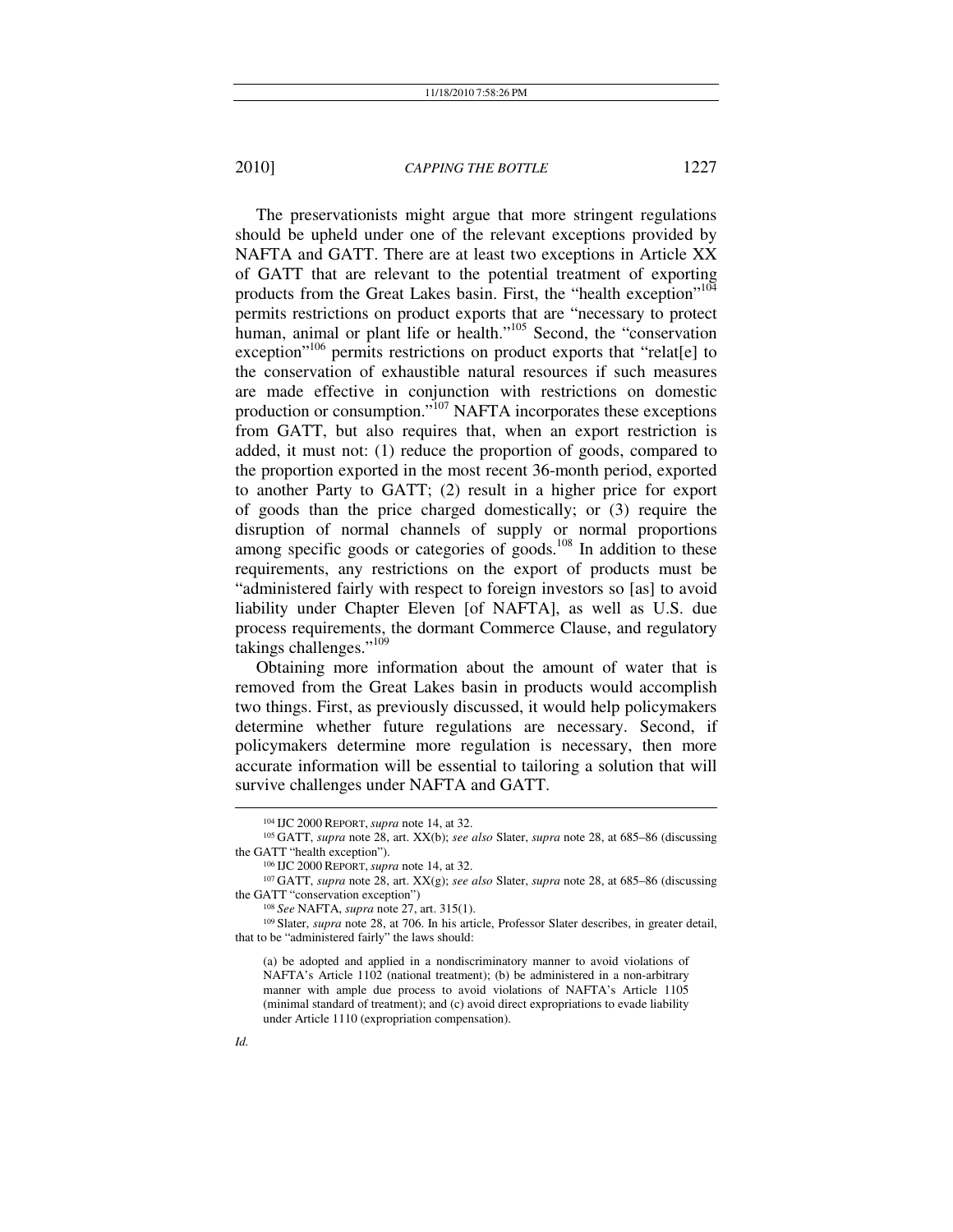#### II. THE COMPACT

#### *A. The Compact's Bottled Water Loophole*

To fully understand the Compact's treatment of bottled water and other products that contain water, it is useful to examine the Compact's treatment of three relevant stages. The first stage, the withdrawal stage, occurs when water is taken from the Great Lakes in its pristine and natural state. The second stage, the incorporation stage, occurs when water is incorporated into a product. The third stage, the export stage, occurs when the product is sent out of the Great Lakes basin. It is the Compact's treatment of each stage, interacting together, that results in the so-called bottled water exception.

## *1. The Compact's Treatment of Withdrawing Water, Incorporating It into Products, and Exporting It from the Basin*

Whether or not a bottled water company, or some other producer, is permitted to withdraw water is primarily left up to the individual Great Lakes states (Parties).<sup>110</sup> The Compact provides a model "Decision-Making Standard,"111 which sets out various criteria that must be taken into account when approving proposals for new withdrawals. States are not required to use the model standard, but they are required to do two things under the Compact: (1) develop their own standard for evaluating proposals to withdraw water that is at least as strict as the model standard; $112$  and (2) determine, using criteria set out in the Compact, which withdrawals and consumptive uses will be subject to the standard by choosing a "threshold level[]."<sup>113</sup> Proposals for withdrawals that are below the threshold level are not subject to the Decision-Making Standard.<sup>114</sup> If any state

 <sup>110</sup> The Parties include Illinois, Indiana, Michigan, Minnesota, New York, Ohio, Pennsylvania, and Wisconsin. *See* Compact, Pub. L. No. 110-342, §§ 1, 1.2, 122 Stat. 3739, 3739, 3741 (2008). 111 *Id.* § 4.11, 122 Stat. at 3755. 112 *See id.* § 4.10.1, 122 Stat. at 3755. 113 *Id.* If a Party does not set a threshold level within ten years, the Compact will apply a

threshold level of 100,000 gallons per day. *Id.* § 4.10.2, 122 Stat. at 3755.<br><sup>114</sup> The model Decision-Making Standard in the Compact requires that withdrawals and

consumptive uses be permitted only when: (1) all water withdrawn, less the consumptive use, is returned to the Basin; (2) the withdrawal or consumptive use will not have "significant individual or cumulative adverse impacts to the quantity or quality" of the water in the watershed; (3) the withdrawal or consumptive use is implemented with "Environmentally Sound and Economically Feasible Water Conservation Measures"; (4) the withdrawal complies with all other applicable laws; and (5) the proposed use is reasonable based on the specific criteria for evaluating reasonableness set out in the Compact. *Id.* § 4.11, 122 Stat. at 3755–56.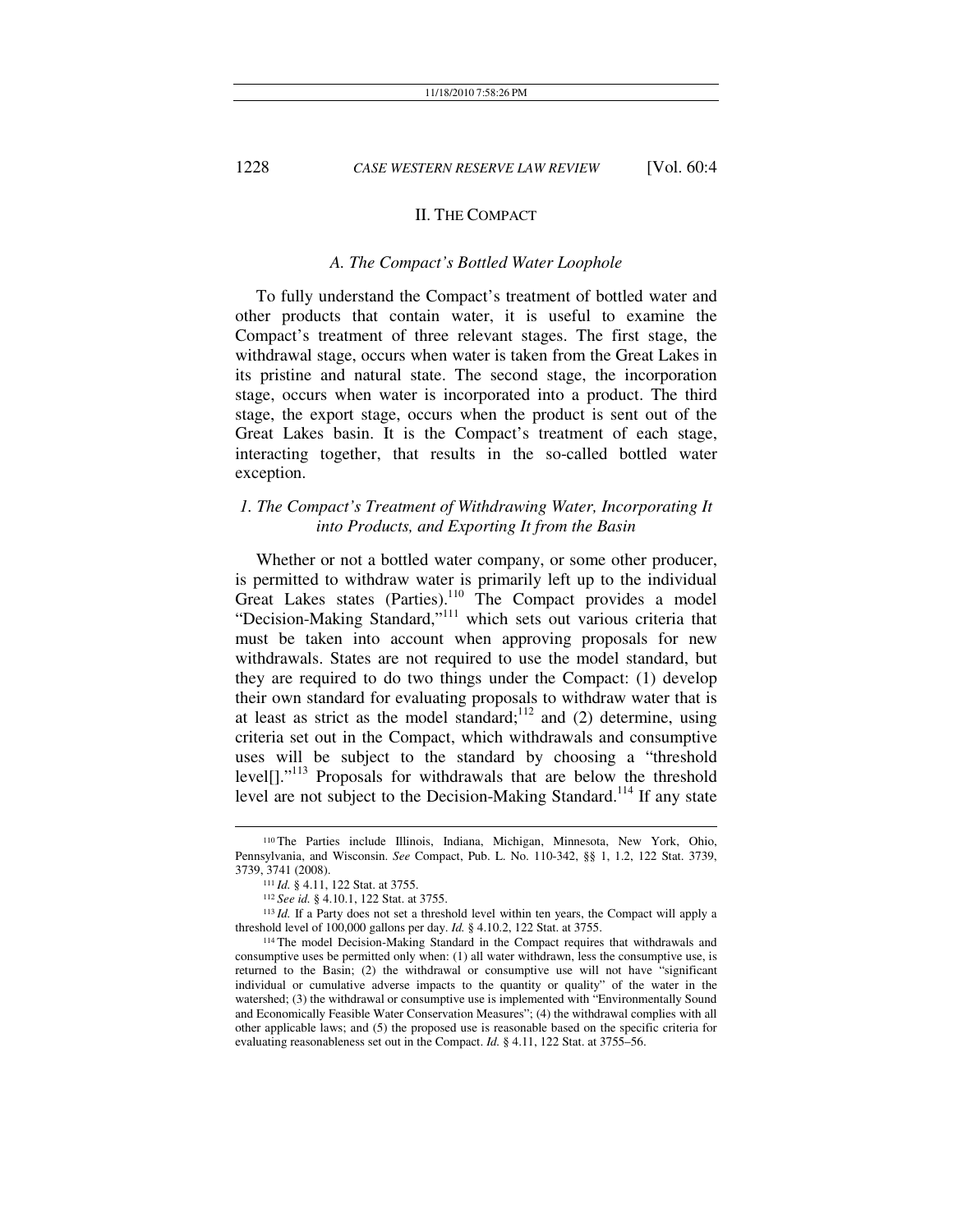does not set a threshold level within ten years of the effective date of the Compact, then the Compact will apply a threshold level of 100,000 gallons per day.

The more interesting question, relevant to the Compact's treatment of bottled water, is whether a proposal to put water into bottles and sell it outside of the basin should be treated as a withdrawal, subject to the standards discussed above, or a diversion, subject to a general ban discussed in greater detail below. A related question is whether a proposal to fill a tanker ship with Great Lakes' water and sell it outside of the basin is a withdrawal or a diversion. The Compact's answer to these questions turns on whether the proposal is to remove water in a container of more or less than 5.7 gallons. A proposal to withdraw water and remove it from the basin in containers of greater than 5.7 gallons is treated as "a Proposal for a Diversion."115 With a few limited exceptions, it would not be permitted.<sup>116</sup> However, it is up to the individual Parties to decide how to treat proposals for withdrawing water and removing it from the basin in containers of 5.7 gallons or less.<sup>117</sup>

The distinction between water in containers of more or less than 5.7 gallons has been referred to as the "bottled water exception." Some commentators posit that the number itself, 5.7 gallons, corresponds with Ontario's decision, in response to Nova, to ban the export of water in containers of more than 20 liters, or just over five gallons.118 The IJC Report also referred to 20 liters, noting that, "at this time, removal from the basin of water that is used for ballast or that is in containers of 20 liters or less should be considered, prima facie, not to endanger the integrity of the ecosystem of the Great Lakes."<sup>119</sup> As Professor Noah Hall described it, "[t]he question of whether bottled water constitutes a diversion is so loaded with political controversy that the governors decided not to conclusively address it in the proposed compact."<sup>120</sup> Ultimately, the question is left up to the states.

Given that products are generally exempt from the ban on diversions, it is relevant to determine at what point water, after it is withdrawn, changes from being water in its natural state to being water incorporated into a product. This is especially important to

<sup>115</sup> *Id.* § 4.12.10, 122 Stat. at 3757. 116 *Id.* § 4.8, 122 Stat. at 3752 ("All New or Increased Diversions are prohibited, except as provided for in this Article."). The exceptions to the prohibition of diversions are listed in the Compact at § 4.9, 122 Stat. at 3752–53. 117 *See id.* at 3752–53. 118 *See* ANNIN, *supra* note 3, at 233. 119 IJC <sup>2000</sup> REPORT, *supra* note 14, at 47. 120 Hall, *supra* note 24, at 443.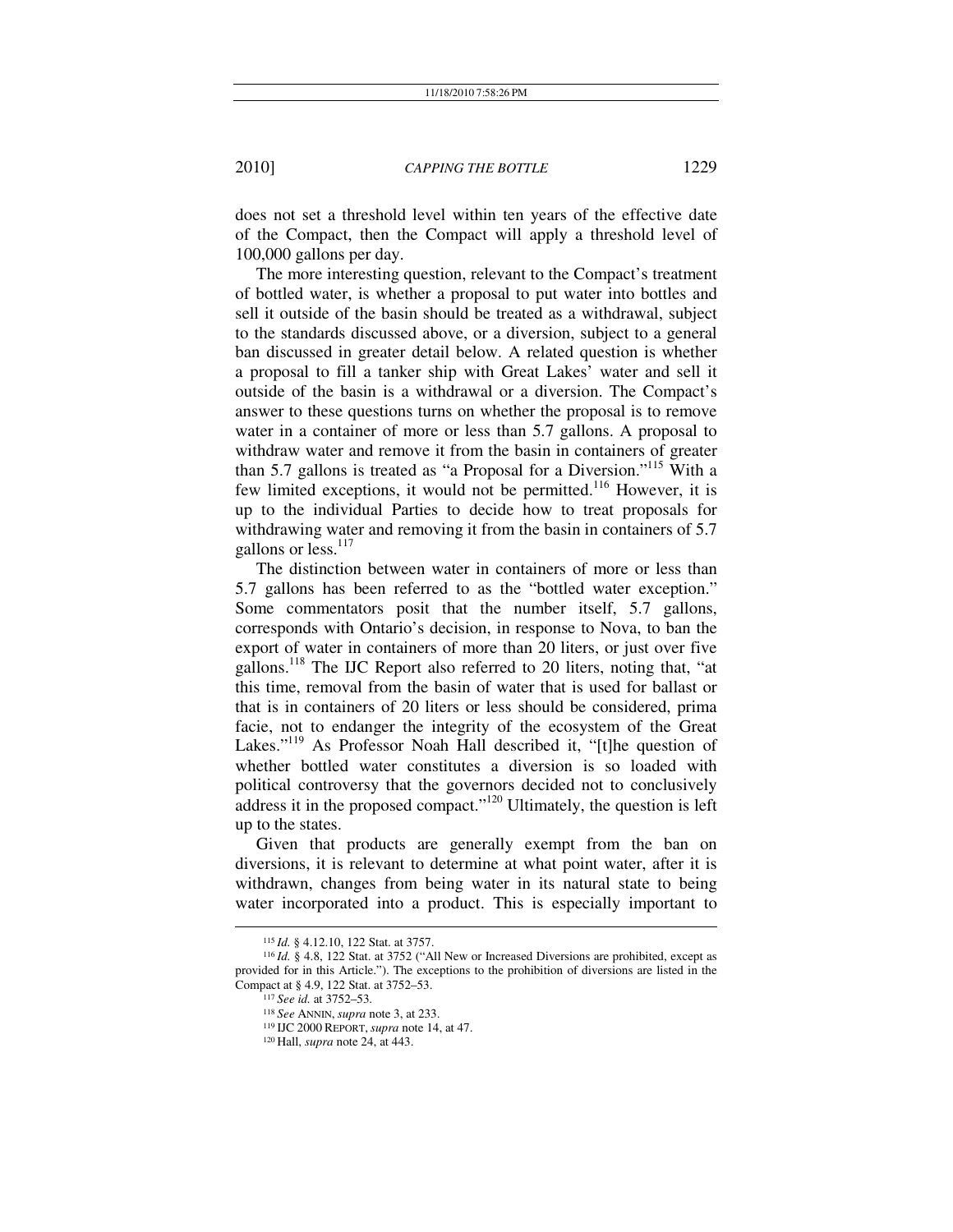those who would like to prevent the export of bottled water from the basin. Such people claim that bottled water should not be considered a product and argue instead that there is no real distinction between a ship filled with bottles and a tanker ship filled with water, like the ship that was the subject of Nova's proposal. The Compact, however, defines "product" broadly as "something produced in the basin by human or mechanical effort or through agricultural processes and used in manufacturing, commercial or other processes or intended for intermediate or end use consumers."121 This broad definition leaves much room for debate as to the distinction between water in its natural state and water incorporated into a product.

Once the water is withdrawn and incorporated into a product, the next relevant question for the drafters was whether to draft the Compact in such a way as to regulate the export of those products. The answer to that question in the version of the Compact that was ultimately enacted into law differs substantially from the answer found in the May 2005 draft. The May 2005 draft defined a diversion as "a transfer of water from the Basin into another watershed, or from the watershed of one of the Great Lakes into another."122 Under the final version of the Compact, however, products are exempted from the definition of diversion, and water containers that are deemed "products" may therefore be exported out of the basin.<sup>123</sup>

#### *2. Driving a Tanker Ship Through the Bottled Water Loophole*

The three Compact provisions, interacting together, have led some to argue that the Compact actually has the unintended consequence of making the Great Lakes more vulnerable than they would be without the Compact. As Attorney James Olsen argued, "[i]t is hard to conceive of a broader definition."124 The definition of "product," is

*Id.* 

 <sup>121</sup> Compact § 1.2, 122 Stat. at 3741. The definition continues:

<sup>(</sup>i) Water used as part of the packaging of a Product shall be considered to be part of the Product. (ii) Other than Water used as part of the packaging of a Product, Water that is used primarily to transport materials in or out of the Basin is not a Product or part of a Product. (iii) Except as provided in (i) above, Water which is transferred as part of a public or private supply is not a Product or part of a Product. (iv) Water in its natural state such as in lakes, rivers, reservoirs, aquifers, or water basins is not a Product.

<sup>122</sup> DEMPSEY, *supra* note 30, at 43. 123 *See* Compact § 1.2, 122 Stat. at 3740 (stating that the definition of diversion "does not apply to Water that is used in the Basin or a Great Lake watershed to manufacture or produce a Product that is then transferred out of the Basin or watershed"). 124 James M. Olson, *Navigating the Great Lakes Compact: Water, Public Trust, and* 

*International Trade Agreements*, 2006 MICH. ST. L. REV. 1103, 1127–28.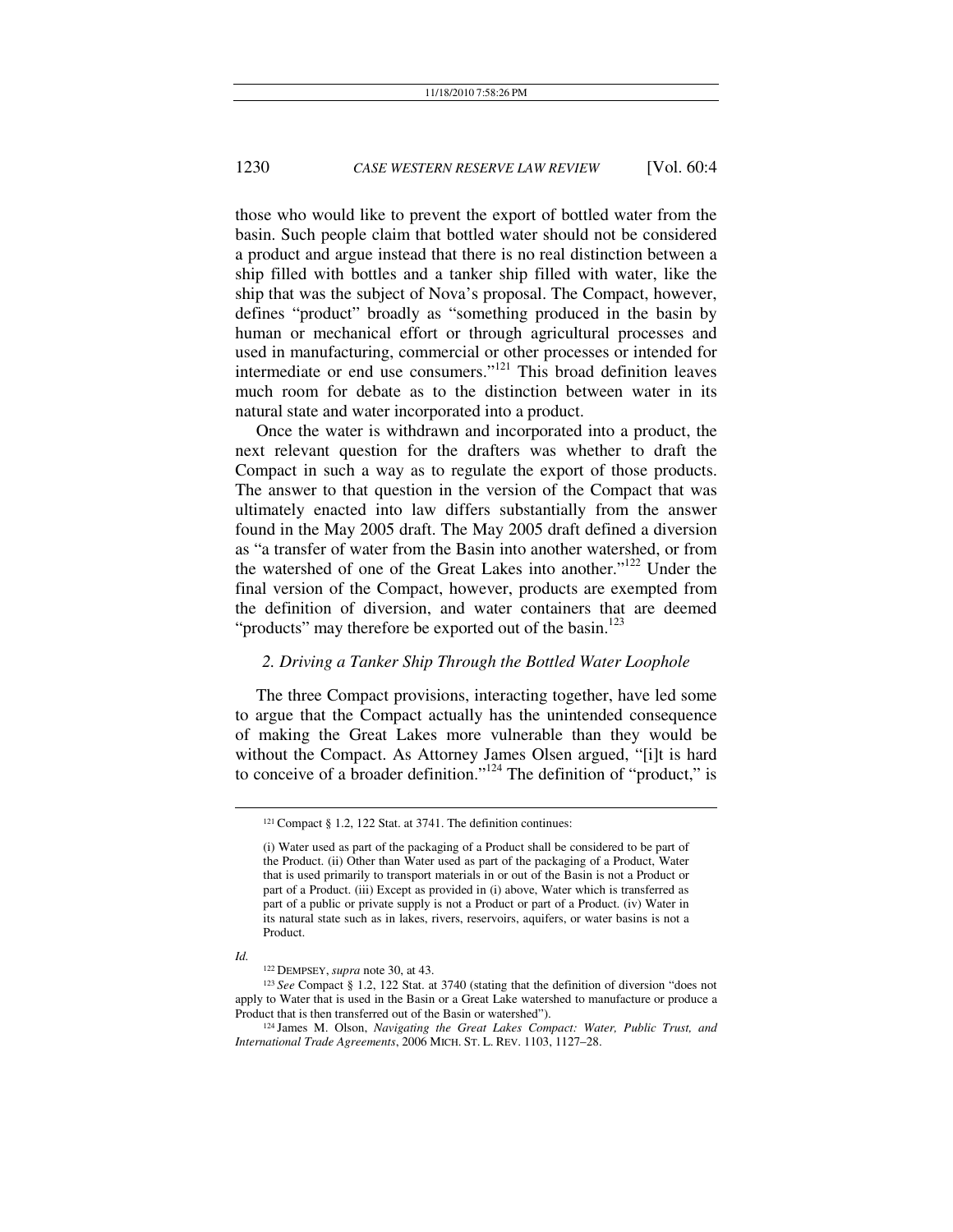so broad that "any water export is arguably a 'product' and not subject to the ban on diversions."<sup>125</sup> Imagine, for example, that Nova puts a large bag in the hull of the ship, fills it with water, and sells it to Asia. Arguably, the bag full of water has been "produced in the Basin by human or mechanical effort" and is "intended for intermediate or end use consumers."<sup>126</sup> In other words, it is a product under the Compact and exempt from the ban on diversions. Under this interpretation, the Compact seems to open the door for an argument that large-scale water transfers are exempt from the ban on diversions so long as a profit is being made.

#### *B. The Compact's "Information Loophole"*

Determining whether or not more regulation of the bottled water industry and other producers is appropriate depends in large part on having an accurate understanding of how much water is withdrawn and exported from the Great Lakes. Solutions to the tragedy of the commons, decisions made employing the cost-benefit analysis for regulating the bottled water industry, and value judgments made by political groups all hinge on accurate information about the amount of water withdrawn, and the impact those withdrawals have on the hydrologic system.

Although debate over the Compact has focused on the so-called bottled-water loophole, the Compact also has an "information loophole," which results from the exemption of bottled water and other products from the ban on diversions. Specifically, if products were not exempted, but rather were treated as diversions, then the states would be required to report all of the water that is shipped out of the basin.<sup>127</sup> However, because products are exempted from the definition of diversion, they are treated merely as withdrawals.<sup>128</sup> The Compact requires the reporting of withdrawals only when they are "in an amount of 100,000 gallons per day or greater average in any 30-day period."129 The result is that withdrawals of fewer than 100,000 gallons per day go unreported unless individual states adopt more stringent standards, even if the water that is withdrawn is ultimately shipped out of the basin. The cumulative effect of many users withdrawing 100,000 gallons per day—approximately

<sup>&</sup>lt;sup>125</sup> Id. at 1128.<br><sup>126</sup> Compact § 1.2, 122 Stat. at 3741.<br><sup>127</sup> See id. § 4.1.3, 122 Stat. at 3747 (requiring registration of all diversions, regardless of

amount).<br><sup>128</sup> See id. § 1.2, 122 Stat. at 3742 ("Withdrawal means the taking of water from surface water or groundwater.").

<sup>&</sup>lt;sup>129</sup> Id. § 4.1.3, 122 Stat. at 3747.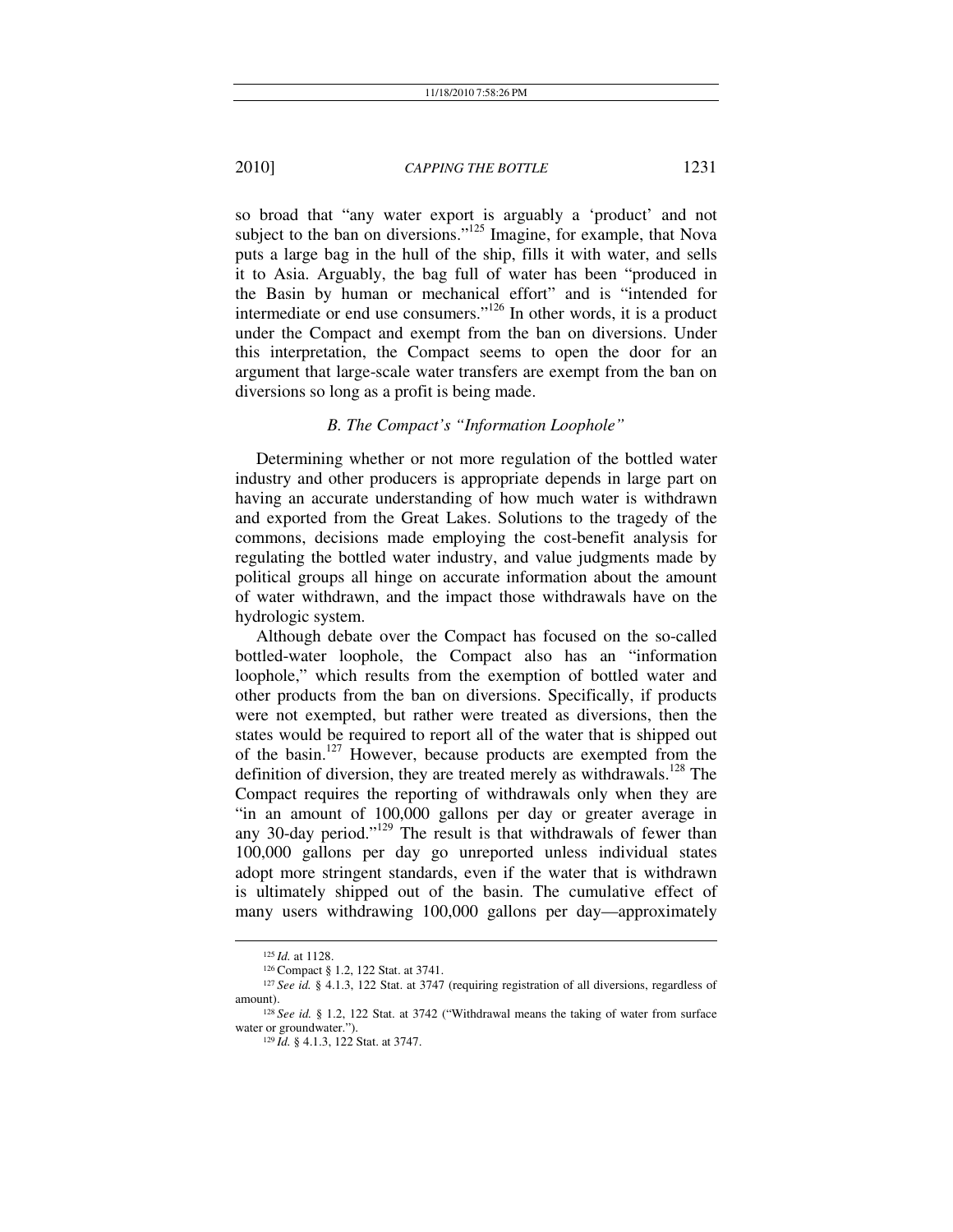fifty-five Olympic-size swimming pools each year—is unlikely by itself to deplete the Great Lakes over the long-term.130 However, the cumulative effect of leaving such withdrawals unreported could result in a gaping hole in the necessary information about the system as a whole. The only way for anyone to know for certain, of course, is to require reporting of those withdrawals.

Currently, only two states—Pennsylvania and Minnesota—require reporting of withdrawals that are less than 100,000 gallons per day, while the other states require reporting only of withdrawals that exceed 100,000 gallons per day.<sup>131</sup> Pennsylvania requires reporting of all withdrawals that exceed 10,000 gallons per day.132 Minnesota requires that users install flow meters to measure and report water

 <sup>130</sup> An Olympic-size swimming pool holds over 660,000 gallons of water. *See*  Memorandum from Anthony Andrews et al., Cong. Research Serv., to Eric J. Massa, Cong. Research Serv., Natural Gas Drilling in the Marcellus Shale 16 (Sept. 9, 2009), *available at* http://www.wvsoro.org/resources/marcellus/CRS\_Marcellus\_Shale\_09\_09\_09.pdf. The hydrologic system of the Great Lakes contains nearly 5,440 cubic miles, close to 6 quadrillion gallons, of water. GRANNEMANN ET AL., *supra* note 37, at 1.

<sup>131</sup> *See* Nat'l Conference of State Legislatures, State Water Withdrawal Regulations, http://www.ncsl.org/?tabid=18031 (last visited Aug. 31, 2010) (listing the latest state requirements for water withdrawals); *see also* RUSS HARDING, MACKINAC CTR. FOR PUB. POLICY, GROUNDWATER REGULATION 12–17 (2005) (discussing the various permit, registration, reporting, and aquifer protection regulations in the Great Lakes states). The following survey summarizes the groundwater withdrawal reporting requirements in effect as of January 3, 2010. Illinois requires that water users report all wells that exceed a capacity of 100,000 gallons per day. 525 ILL. COMP. STAT. ANN. 45/5.1(a) (West 2004). Indiana requires reporting for significant water withdrawal facilities, defined as a facility capable of withdrawing more than 100,000 gallons per day. IND. CODE ANN. § 14-25-7-15(a) (West 1998 & Supp. 2009). Michigan requires reporting of large quantity withdrawals, which are defined as cumulative withdrawals that average more than 100,000 gallons per day over any thirty-day period. MICH. COMP. LAWS ANN. §§ 324.32701(1)(aa), 324.32705(1) (West 2009). Minnesota requires that water users install flow meters to measure and report the "quantity of water appropriated," which includes all withdrawals, removals, or transfers, "regardless of how the water is used." MINN. STAT. ANN. §§ 103G.005(4), 103G.281(2) (West 2009). New York requires that "[a]ny person who withdraws or is operating any system or method of withdrawal that has the capacity to withdraw more than 100,000 gallons of groundwater or surface water per day at a single tract of land, water source or place of business shall file a report with the department." N.Y. ENVTL. CONSERV. LAW § 15-3301(1) (McKinney Supp. 2010). Ohio requires registration and reporting of water withdrawals that exceed 100,000 gallons per day. OHIO REV. CODE ANN. § 1521.16(A) (West 1996). Pennsylvania requires reporting of all withdrawals that exceed 10,000 gallons per day. 27 PA. CONS. STAT. ANN. § 3118(a) (West 2009). Wisconsin requires reporting of any surface water withdrawals that exceed 2,000,000 gallons per day and also requires an annual pumping report from high-capacity wells that are capable of withdrawing groundwater at a rate of 100,000 gallons per day or more. WIS. STAT. § 30.18(2)(b) (2007); WIS. ADMIN. CODE [NR] § 820.13(2) (2007).

<sup>&</sup>lt;sup>132</sup> See 27 PA. CONS. STAT. ANN. § 3118(a) ("[E]ach public water supply agency and each hydropower facility, irrespective of the amount of withdrawal, and each person whose total withdrawal or withdrawal use from one or more points of withdrawal within a watershed operated as a system either concurrently or sequentially exceeds an average rate of 10,000 gallons a day in a 30-day period shall register with the department the source, location and amount of withdrawal or use or both.").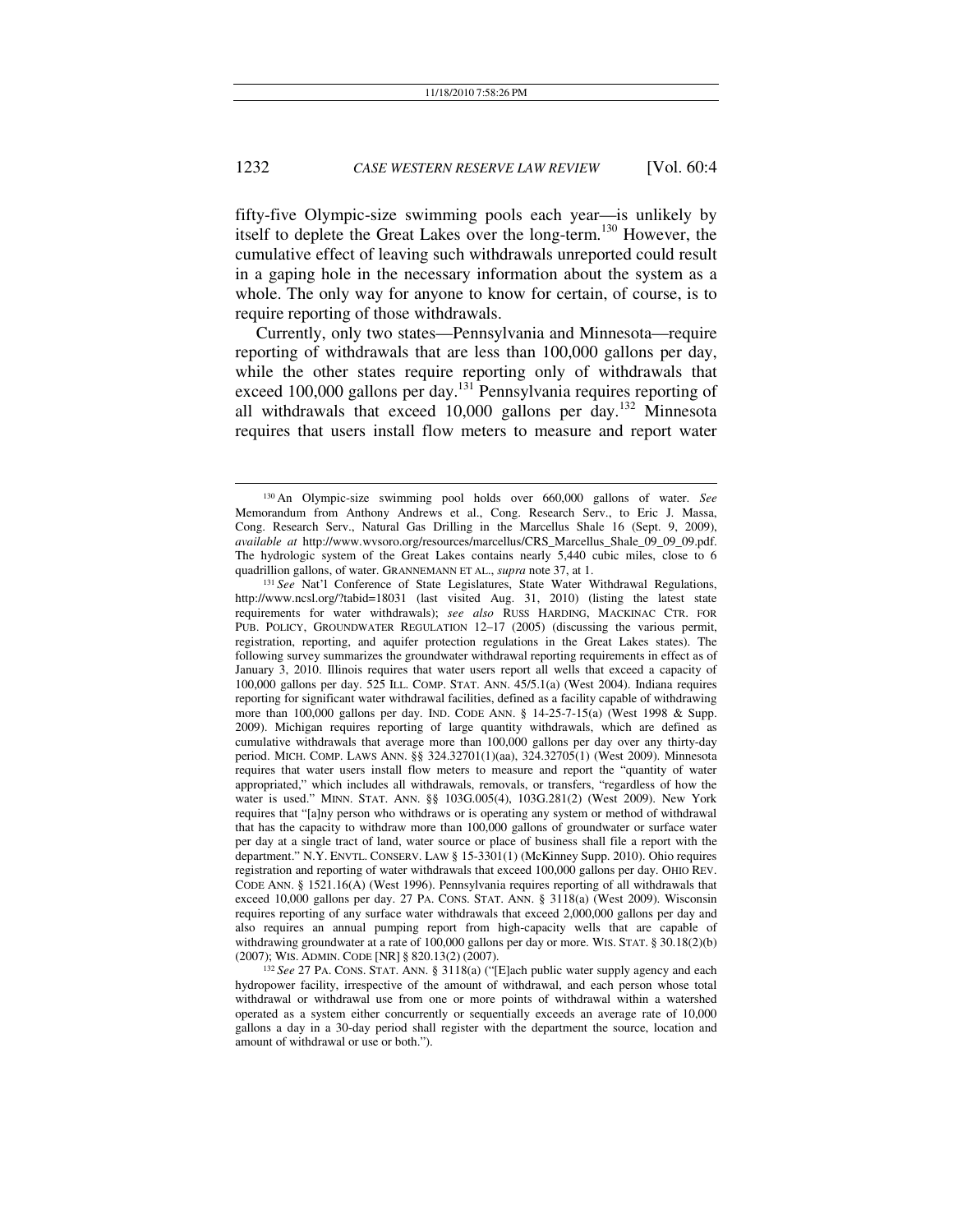withdrawals, regardless of whether they are incorporated into products or not.<sup>133</sup>

Even most withdrawals that are reported, however, fail to paint an adequate picture of water use. Much of the data is based on "voluntary reporting, estimates, and models."<sup>134</sup> A 2004 report by the IJC, following up on the initial 2000 IJC Report, concluded that a "majority of water withdrawals and uses in the Great Lakes basin are not metered and that . . . metering would dramatically enhance the ability to conserve and better manage water use."<sup>135</sup> Similarly, the Great Lakes Commission concluded in 2003 that accurate withdrawal data is "lacking for all water use categories for all jurisdictions."<sup>136</sup> The reason, according to the Commission, was that "reporting consistency varies widely and withdrawal data is mostly estimated."<sup>137</sup> A "first step" toward remedying the problem, according to the report, would be to require "actual measurements of withdrawals and returns where feasible and [to] develop[] a quality control system with audits of facility measurement."<sup>138</sup>

To fully understand the impact of incorporating Great Lakes water into products, it is also useful to have an accurate picture of the amount of water that is "lost" in the production process. The amount of water lost is described as a "consumptive use," which is defined in the Compact as the water that is "lost or otherwise not returned to the

Regional Water Supply Planning Committee, for example, found that

 <sup>133</sup> Minnesota requires that water users install flow meters to measure and report the "quantity of water appropriated," which includes all withdrawals, removals, or transfers, "regardless of how the water is used." MINN. STAT. §§ 103G.005(4), 103G.281(2). Minnesota's law also requires that "[a]n installation for appropriating or using water must be equipped with a flow meter to measure the quantity of water appropriated within the degree of accuracy required by rule." *Id.* § 103G.281(2); *see also id.* § 103G.005(4) (defining "appropriating" to mean "withdrawal, removal, or transfer of water from its source regardless of how the water is used").

<sup>&</sup>lt;sup>134</sup> STATE OF THE GREAT LAKES 2009, *supra* note 17, at 290.<br><sup>135</sup> IJC 2004 REPORT, *supra* note 51, at 12. Information gathering about water uses in the Great Lakes basin has been sporadic. Chicago, Illinois, for example, did not require meters even on newly constructed residences prior to 1982. *See* ANNIN, *supra* note 3, at 104. Not until 2003 did Chicago Mayor Richard M. Daley announce that water meters would be required on all residences, newly constructed or not. See id.<br><sup>136</sup> PEBBLES, *supra* note 17, at 15. A recent report for the Illinois-based East-Central

<sup>[</sup>w]ater withdrawals should be accurately reported as withdrawals, not total water produced or used – It is evident in the data that water users are not all reporting the same way. Some water users report how much water was sold to customers. Some report how much water was produced. Some report how much water was used in the cooling process. Some report how much water was withdrawn from the source. These differences provide an inaccurate accounting system of water withdrawals.

BEN DZIEGIELEWSKI, WITTMAN HYDRO PLANNING ASSOCS., INC., WATER DEMAND SCENARIOS FOR THE EAST-CENTRAL ILLINOIS PLANNING REGION: 2005–2050, at 239 (2008), *available at* http://www.isws.illinois.edu/iswsdocs/wsp/ECIL\_DemandRPT2008.pdf. 137 PEBBLES, *supra* note 17, at 15. 138 *Id.*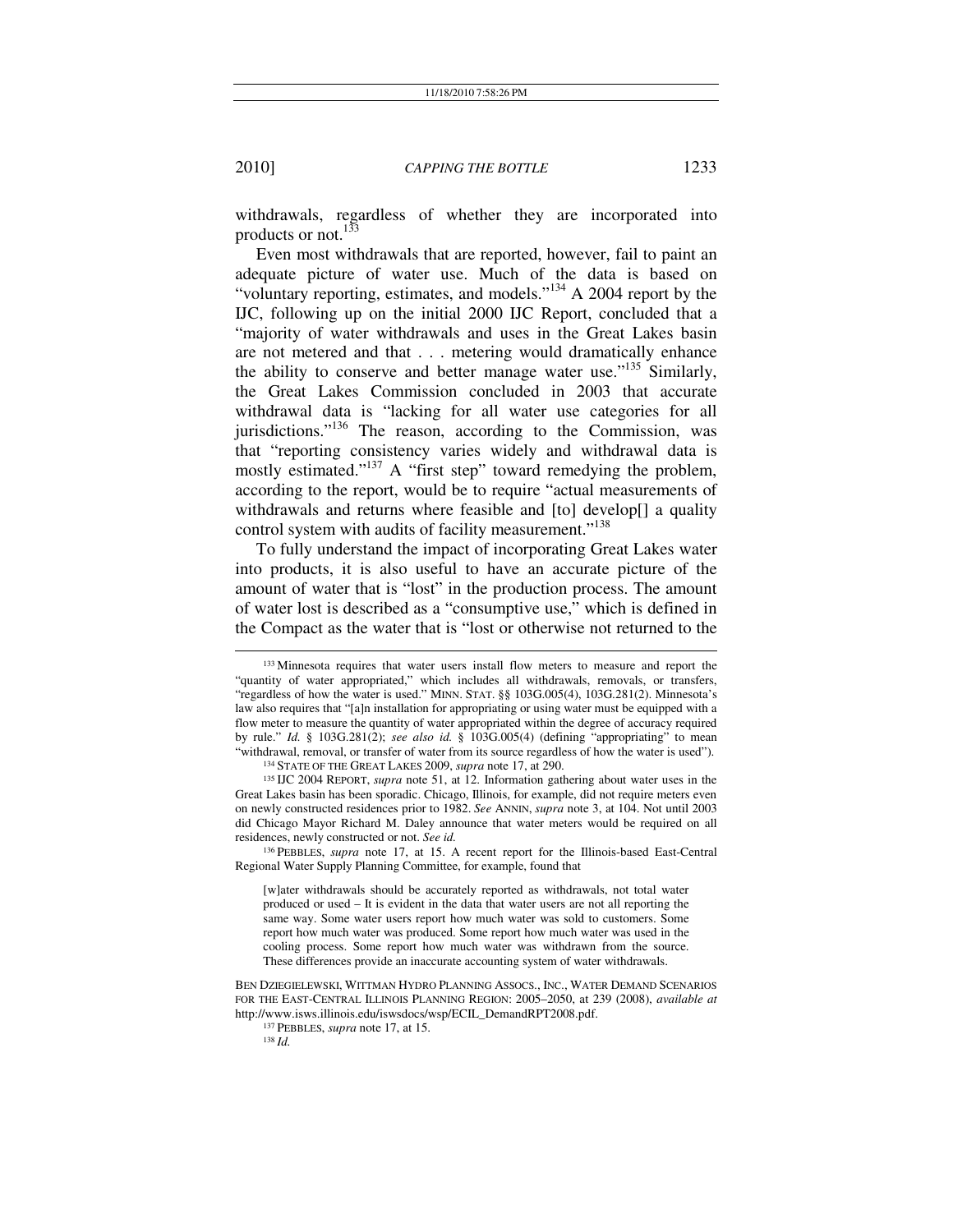Basin due to evaporation, incorporation into Products, or other processes."139 Currently, much of the consumptive use data in the Great Lakes is "inferred" by "multiplying withdrawals against various coefficients, depending on use type."140 The data is often inaccurate, because, as a 2009 report on the Great Lakes found:

Consumptive use is currently inferred by multiplying withdrawals against various coefficients, depending on use type. For instance, it is assumed that thermoelectric users consume as little as 1% of withdrawals, compared to a loss rate of 70–90% for irrigation . . . . There are inconsistencies in the coefficients used by the various states and provinces. Estimating techniques were even more rudimentary in the past, making it problematic to discuss historical consumptive use trends. Due to these data quality concerns, it may not yet be appropriate to consider consumptive use as a water use indicator. $141$ 

Determining the amount of water that is incorporated into products such as bottled water, therefore, is difficult both because the withdrawal rates are often inaccurate and because the coefficients are inconsistent from state to state. In addition, data does not reflect the fact that some products are sent out of the basin and others remain in it.

Even when withdrawal information is measured and reported, however, the information is not always available to the general public. Accurate and reliable information about water withdrawals is essential to ensuring that the public is appropriately informed in order to make decisions about water uses, such as bottled water.<sup>142</sup> The Compact itself states that one of its purposes is to "facilitate the exchange of data, strengthen the scientific information base upon

<sup>&</sup>lt;sup>139</sup> Compact, Pub. L. No. 110-342, §§ 1, 1.2, 122 Stat. 3739, 3741 (2008).<br><sup>140</sup> STATE OF THE GREAT LAKES 2009, *supra* note 17, at 287–88<br><sup>141</sup> *Id*. The report also notes that "[p]ermit or registration data, moreover,

in locating users that are not required to register or obtain permits, such as the rural sector, or facilities with a withdrawal capacity below the statutory threshold (100,000 gallons per day in most jurisdictions)." *Id.* at 290.

<sup>142</sup> See DZIEGIELEWSKI, *supra* note 136, at 239 (recommending that all water withdrawals should be made public because "[a]s a public resource, the public should be able to see how water in the region is being used"); *see also* LEROY P. KETTREN ET AL., INVESTIGATING THE GROUNDWATER QUANTITY EFFECTS ON ECOSYSTEMS AND HUMAN ACTIVITIES FOR INFORMED GROUNDWATER POLICY 5 (2004), *available at* http://www.ucowr.siu.edu/proceedings/2004%20 Proceedings/2004%20UCOWR%20Conference%20Proceedings/Tuesday/PM2%20Technical% 20Sessions/Session%2016/Kettren.pdf (recommending that "[t]echnical hydrologic information should be reviewed for understanding by non-professionals and should be made available in a format that is easily accessible by the general public").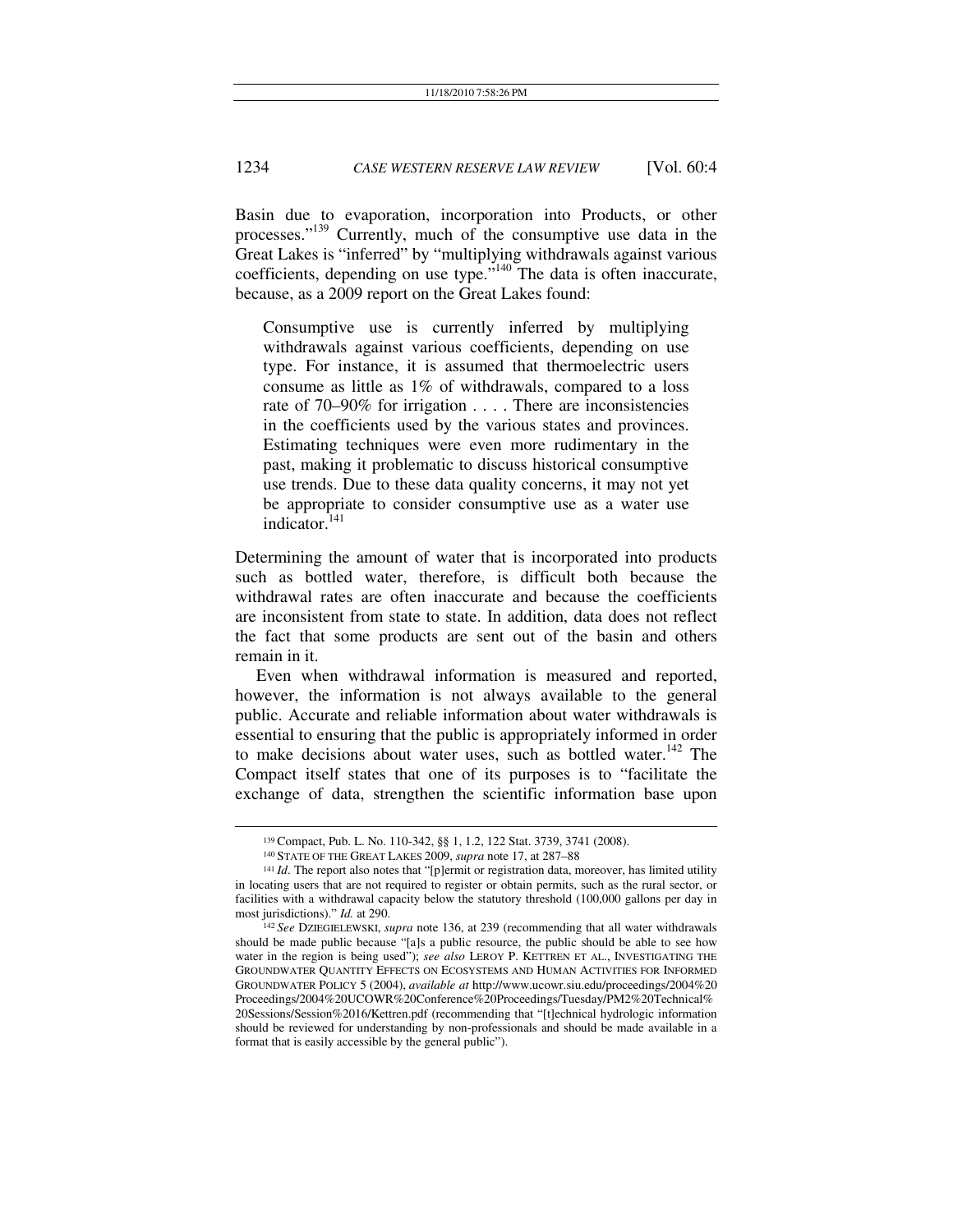which decisions are made and engage in consultation on the potential effects of proposed Withdrawals and losses on the Waters and Water Dependent Natural Resources of the Basin."143 To fulfill this purpose, the Compact mandates the creation of a water use database that is "publicly available."<sup>144</sup> However, the Compact only requires aggregate information to be publicly available and permits individual states to withhold information that they determine to be confidential.<sup>145</sup> In Illinois, for example, most water use data for private users is confidential.<sup>146</sup> A recent report prepared for a state water planning committee recommended that:

[a]ll water withdrawals should be made public – Under the current system, commercial & industrial and power generation withdrawals are not available to the public due to confidentiality agreements with the [Illinois State Water Survey] (although some data is available through other public records, such as the [Energy Information Administration]).

1. Nothing in this Compact requires a Party to breach confidentiality obligations or requirements prohibiting disclosure, or to compromise security of commercially sensitive or proprietary information.

2. A Party may take measures, including but not limited to deletion and redaction, deemed necessary to protect any confidential, proprietary or commercially sensitive information when distributing information to other Parties. The Party shall summarize or paraphrase any such information in a manner sufficient for the Council to exercise its authorities contained in this Compact.

*Id*. § 8.3(a)–(b), 122 Stat. at 3763; *see also* Christine A. Klein, *The Law of the Lakes: From Protectionism to Sustainability*, 2006 MICH. ST. L. REV. 1259, 1275 (noting that, under the Compact, "states may report and share data on an aggregated basis by type of use, without identifying specific users" and that "data disclosure is further impeded by confidentiality requirements"). 146 The Illinois Water Inventory Program is responsible for collecting information

about the mandatory reporting. The amount of water used by commercial and industrial facilities is confidential. *See* Illinois State Water Survey, Illinois Water Inventory Program, http://www.isws.illinois.edu/gws/iwip/ (last visited Aug. 31, 2010) ("*Commercial-Industrial information is kept confidential:* While the amount of water withdrawn by public wells and intakes is public information, the amount of water used by commercial and industrial facilities is not. Commercial-industrial pumpage, whether from wells or surface water intakes, is kept confidential unless the facility grants a specific release of the data. Commercial-industrial data is otherwise published only in combination with township or regional totals.").

<sup>1&</sup>lt;sup>43</sup> Compact § 1.3(2)(e), 122 Stat. at 3743.<br><sup>144</sup> See id. § 4.1(5), 122 Stat. at 3748.<br><sup>145</sup> See id. §§ 4.1(5), 8.3, 122 Stat. at 3748, 3762–63. The Compact states that "[e]ach Party shall annually report the information gathered pursuant to this Section to a Great Lakes–St. Lawrence River Water use data base repository and aggregated information shall be made publicly available, consistent with the confidentiality requirements in Section 8.3." *Id.* § 4.1(5), 122 Stat. at 3748. Section 8.3 states that: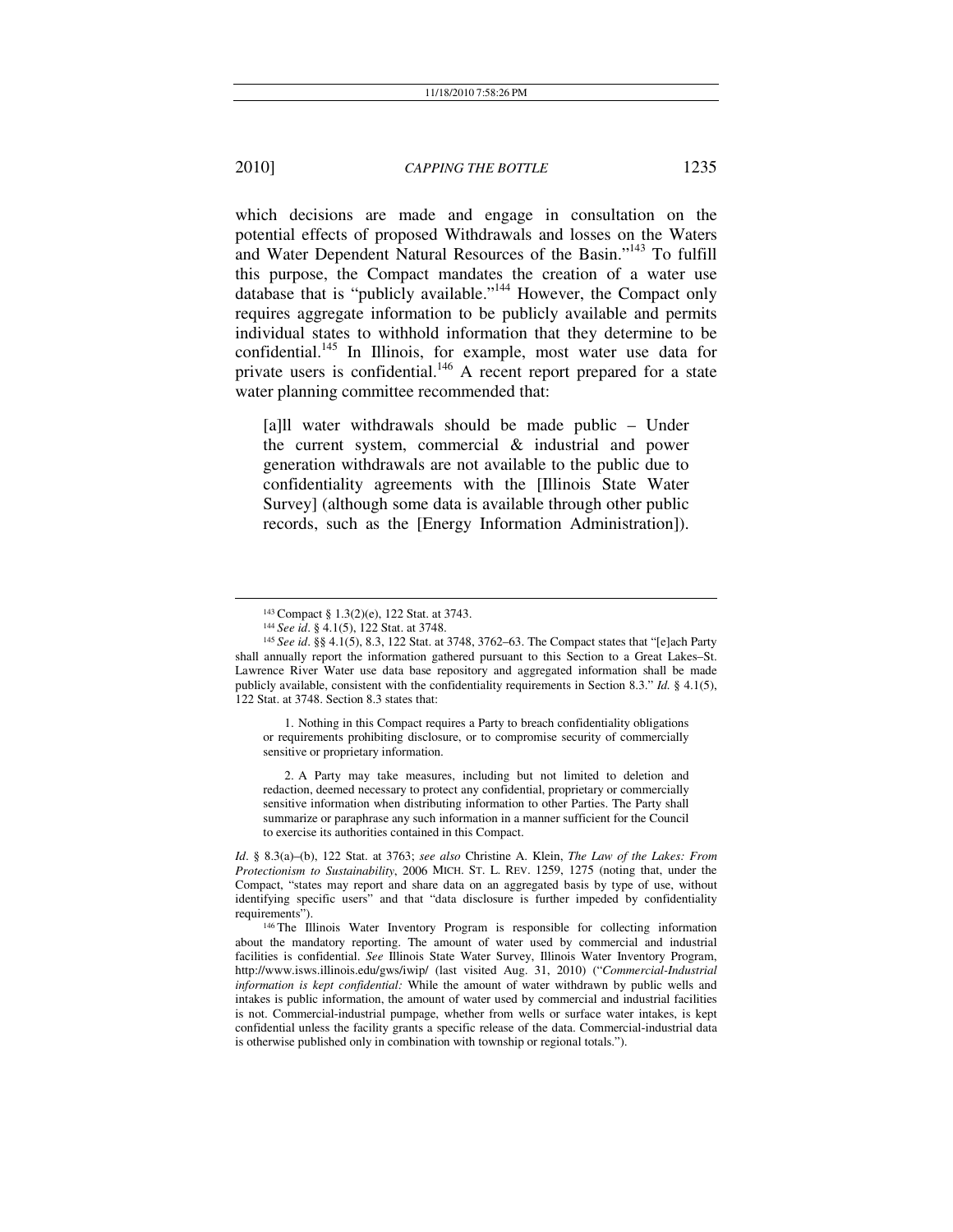As a public resource, the public should be able to see how water in the region is being used.<sup>147</sup>

This withholding of confidential information, coupled with the reporting of information in the aggregate rather than by individual users, reduces the value to the general public of information regarding the quantity of water being taken and the ways in which that water is being used.

The Compact's focus on registration and reporting is well placed. However, given the threat of many small straws drinking simultaneously, it is ill-advised to rely on unmetered self-reporting that permits some withdrawals to go unreported. This is especially true because at least some bottled water companies and manufacturers withdraw water at rates of fewer than 100,000 gallons per day.<sup>148</sup>

#### III. A PROPOSED SOLUTION

The tension between the preservationists and developers is generally demonstrated in the differing approaches both to the tragedy of the commons and to the proper way to make decisions in the face of uncertainty. This tension is most readily apparent in the debate over the Compact's treatment of bottled water and other products that leave the Great Lakes basin. Policymakers, when deciding how to treat bottled water and other products in the future, can look to both market information and political information as decision-making guides.

<sup>&</sup>lt;sup>147</sup> DZIEGIELEWSKI, *supra* note 136, at 239.<br><sup>148</sup> One of the difficulties of determining how many users withdraw less than 100,000 gallons per day, or 69.5 gallons per minute, is the fact that most of the Great Lakes states do not require reporting by users who withdrawal less than 100,000 gallons per day. *See* STATE OF THE GREAT LAKES 2009, *supra* note 17, at 290 (noting that "only in a few states (Minnesota, Illinois, Indiana and Ohio) are withdrawal data available per registered facility" and that the data has limited usefulness in locating users that are not required to report or facilities that have a capacity that is lower than the "statutory threshold"). However, there is evidence that at least some producers, including bottled water companies and other users, withdraw less than 100,000 gallons per day. *See* Tom Brennan, Senior Natural Res. Manager, Nestlé Waters N. Am., Testimony Before the Massachusetts Legislature's Committee on Environment Natural Resources Agriculture (Nov. 6, 2008), *available at* http://www.press.nestle -watersna.com/press/Testimony-delivered-by-Senior-Natural-Resource-Manager-Tom-Brennanbefore-the-Massachusetts-legislat.htm (noting that, in contrast to municipal supplies, "[a] typical spring water source yields approximately 50–75 gallons per minute"); *see also* Polaris Institute, Southern Exposure: Private Canadian Bottled Water Company Moves South, http://www.polarisinstitute.org/southern\_exposure\_private\_canadian\_bottled\_water\_company\_ moves\_south (last visited Oct. 1, 2010) (describing two cases where bottled water companies withdrew 100,000 gallons per day or less and therefore were not required to report their withdrawals).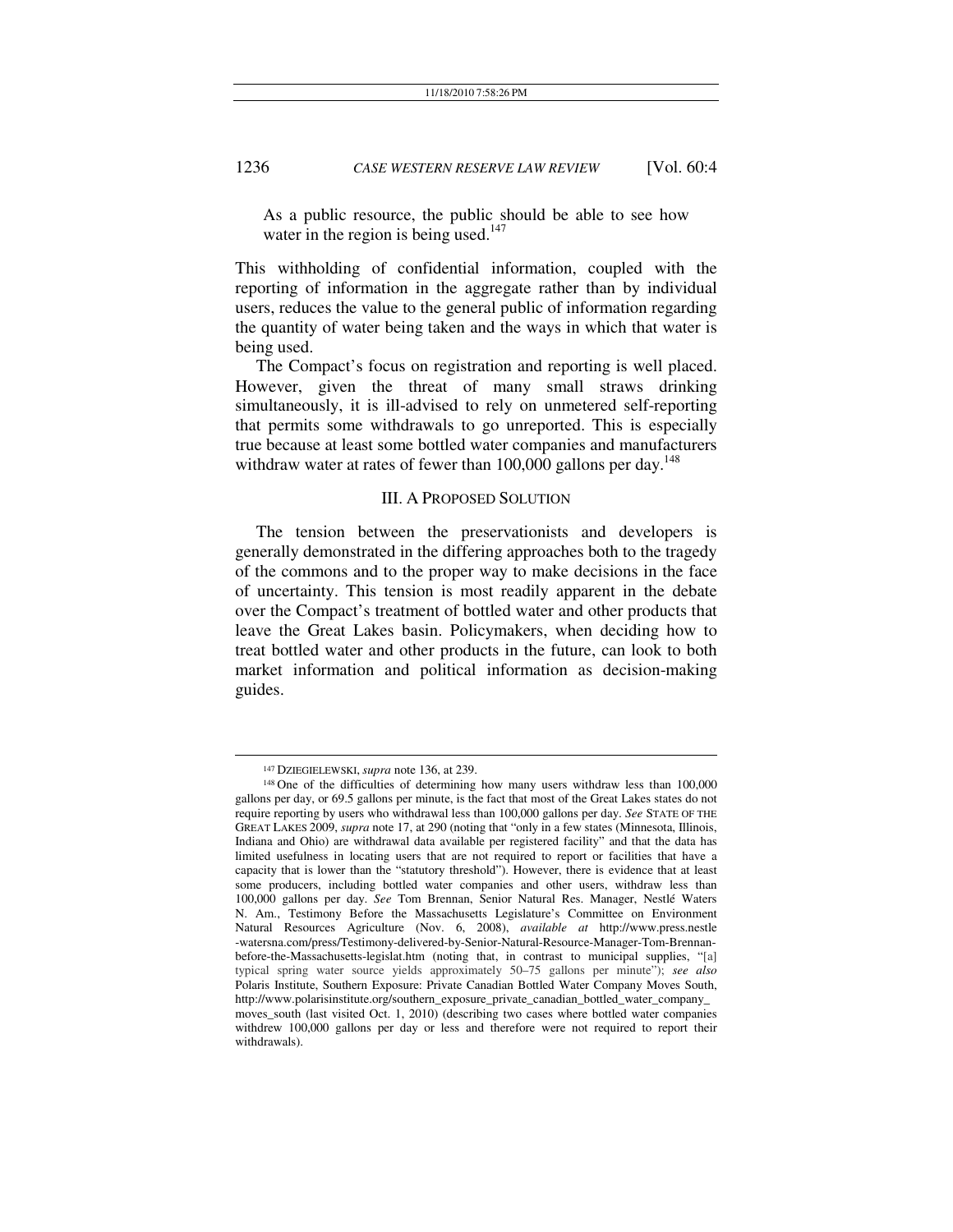## *A. Ensuring More Accurate Reporting of Withdrawals, Small-Scale Consumptive Uses, and Removals of Great Lakes Water*

Given the conclusions of the IJC 2000 Report—that the cumulative impact of many straws slurping away at the Great Lakes milkshake is uncertain and should be monitored—individual states should adopt more stringent registration and reporting requirements. These more stringent standards should aim at closing the information loophole in order to reduce uncertainty and improve decision making about the cumulative effect of exporting bottled water and other water-containing products from the Great Lakes basin.

First, all non-negligible withdrawals, even those under 100,000 gallons per day, should be reported. Obviously, a determination will need to be made as to precisely what level of withdrawals should be considered to be negligible, and therefore escape reporting requirements. Second, the Great Lakes states should work diligently to improve the accuracy of information about withdrawals, consumptive uses, and removals of Great Lakes water. Following Minnesota's lead, those who withdraw Great Lakes water should be required to meter their withdrawals, regardless of what the water is used for.<sup>149</sup> In addition, as the Great Lakes Commission has recommended, users should be audited on a regular basis to ensure the accuracy and diligence of their reporting.<sup>150</sup> Third, the Great Lakes states should standardize consumptive use coefficients. In addition, the states should work together to improve the accuracy of the consumptive use coefficients. Doing so will provide a solid foundation for better understanding how much water leaves the basin, and evaluating the arguments of both the developers and the preservationists. Fourth, information about the amount of water that is withdrawn, lost in consumptive uses such as incorporation into products, and removed from the basin in any form should be made easily accessible to the general public.

 <sup>149</sup> MINN. STAT. ANN. §§ 103G.005(4), 103G.281(2) (West 2009) (requiring that "[a]n installation for appropriating or using water must be equipped with a flow meter to measure the quantity of water appropriated within the degree of accuracy required by rule."); *see also id.* § 103G.005(4) (defining "appropriating" to mean "withdrawal, removal, or transfer of water from its source regardless of how the water is used"). 150 *See* PEBBLES, *supra* note 17, at 15 (noting that a good first step would be to "require[e]

actual measurements of withdrawals and returns where feasible and develop[] a quality control system with audits of facility measurement").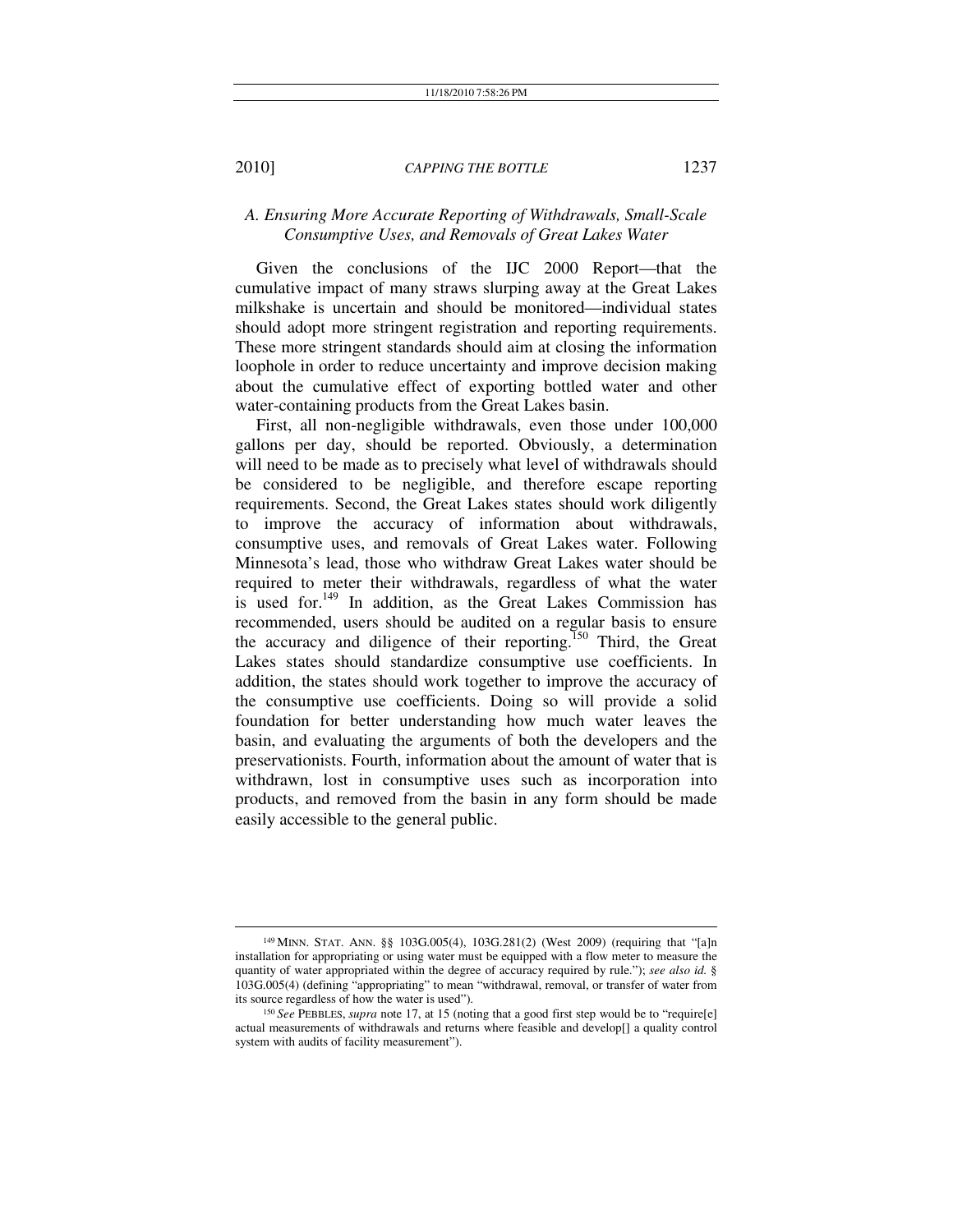#### *B. Two Paths to One Solution*

Under the Compact, there are two pathways to enacting more stringent reporting requirements. First, the individual states could follow Minnesota's lead and voluntarily adopt more stringent registration and reporting requirements.<sup>151</sup> The weakness in this solution is that the reporting system is only as strong as its weakest link and, to be effective, all of the Great Lakes states would need to enact similar reporting requirements.

Second, the Council of Review could either recommend or require stricter reporting standards. Under the Compact, the Council of Review can, after public hearing and comment, require tougher standards by unanimously determining that the regulation is "necessary for the implementation and enforcement of [the] Compact."<sup>152</sup> Alternatively, the Council of Review also has authority to recommend more rigorous reporting requirements to the Parties.<sup>153</sup>

## *C. Advantages and Disadvantages of More Stringent Registration and Reporting Requirements*

Enacting more stringent registration and reporting requirements would have several advantages. First, having accurate information would assist policymakers and scientists in determining whether or not the total amount of water leaving the Great Lakes exceeds the renewal rate. This information would be critical in determining whether more regulation is necessary.

Second, if more regulation is necessary to ensure the sustainability of the Great Lakes, the information would be useful for determining what level of regulation is appropriate. Specifically, to address the tragedy of the commons, it is important to know first whether there is a potential tragedy and, second, the appropriate degree of regulation.

Third, more information—not only about how much water is taken from the Great Lakes but also about the specific purposes for which it will be used—would assist decision-makers in determining which types of uses should be given preference. Assuming that one of the threats to the long-term sustainability of the Great Lakes is the potential cumulative impact of small-scale activities, policymakers should require information about those small-scale activities in order to make appropriate decisions about the allocation of resources.

<sup>&</sup>lt;sup>151</sup> See MINN. STAT. ANN. §§ 103G.005(4), 103G.281(2).<br><sup>152</sup> Compact, Pub. L. No. 110-342, § 3.3(1), 122 Stat. 3739, 3746 (2008).<br><sup>153</sup> See id. § 3.4, 122 Stat. at 3746–47 (imposing reporting requirements on each Party to the Compact).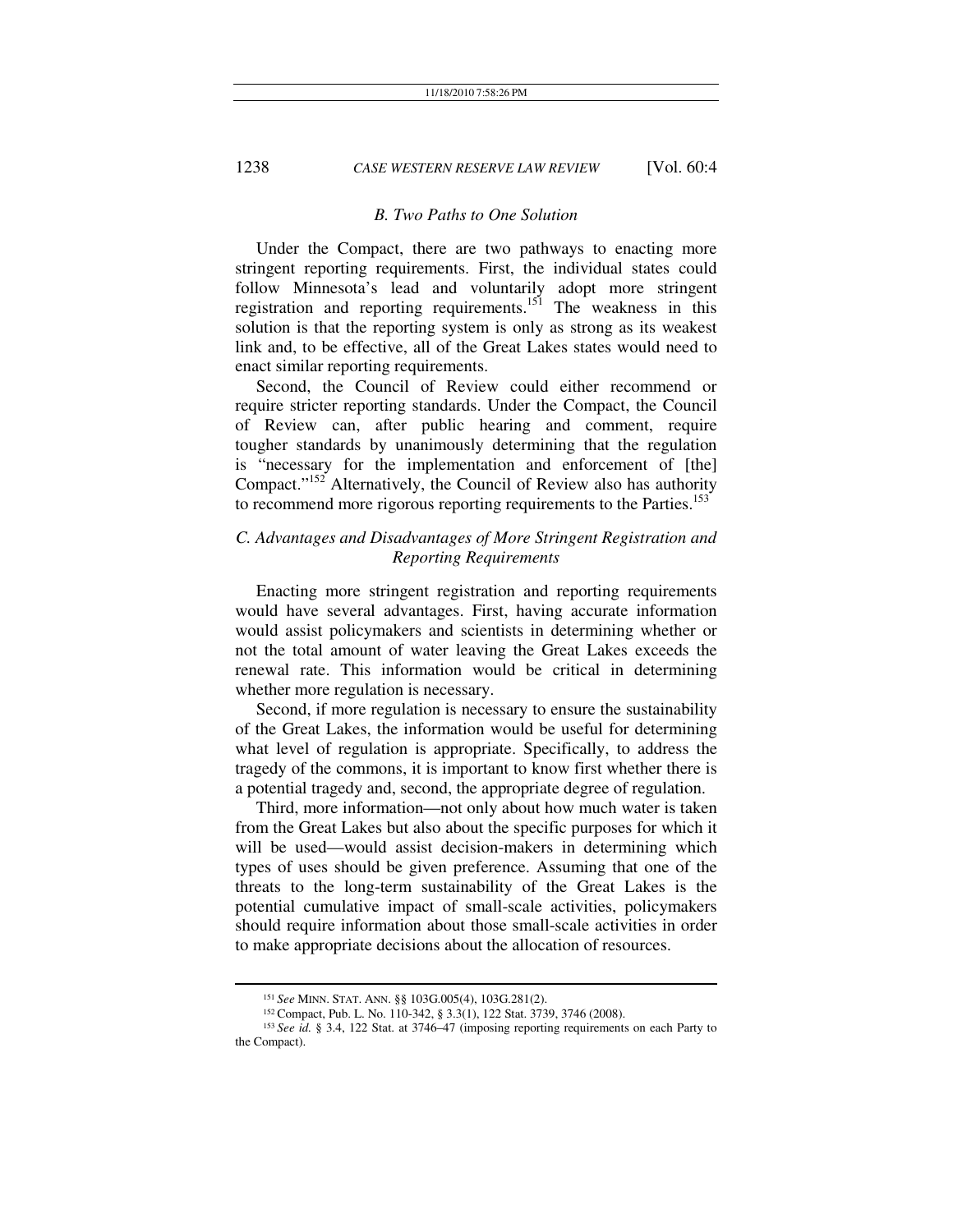Fourth, if increased future regulation is necessary, more information would be useful in ensuring that policymakers can tailor solutions that will survive challenges under NAFTA and GATT. Specifically, this information would enable policymakers to enact more stringent regulations by using it as evidence to demonstrate that the regulations are necessary to protect life under the "health exception," or to conserve exhaustible natural resources under the "conservation exception."154

There are also disadvantages to registering and reporting all water withdrawals and product exports. First, information comes at a variety of costs that need to be considered. These costs include, but are not limited to, the costs of implementing the program and the costs to the region if some businesses choose to move to locations with less stringent reporting requirements.<sup>155</sup> There would also be costs to designing and implementing a system that quickly and efficiently tracks products so as to distinguish those that are sent to locations inside of the basin from those that are sent outside of the basin.

Second, the states will need to decide who should bear the costs of the program. Given the necessary realignment of interests that helps prevent a potential tragedy of the commons, it seems reasonable to impose these costs on those who profit individually by taking from the collective resource. Given the requirements in Minnesota, Ontario, and Pennsylvania, these costs are unlikely to be prohibitive. In fact, if the information tends to support the position of the developers, the states will have a better foundation for arguing that less restrictive regulations are appropriate and, in the long run, may even recoup the costs of reporting. If, however, they are proved wrong, then imposing the costs on the private enterprises will be justified as means of addressing the potential tragedy that often befalls common resources.

#### **CONCLUSION**

Developers and preservationists approach environmental decision making in different ways. Their conclusions about whether more bottled water regulation is necessary are different, in part, because their assumptions are different. These differences may begin to merge, or at least be debated with greater knowledge and clarity, with

 <sup>154</sup> *See* IJC <sup>2000</sup> REPORT, *supra* note 14, at 33; *see also* GATT, *supra* note 28, art. XX; Slater, *supra* note 28, at 685–86.<br><sup>155</sup> For a general discussion of costs associated with environmental regulations, see

STEVEN C. HACKETT, ENVIRONMENTAL AND NATURAL RESOURCES ECONOMICS 181–93 (2006).